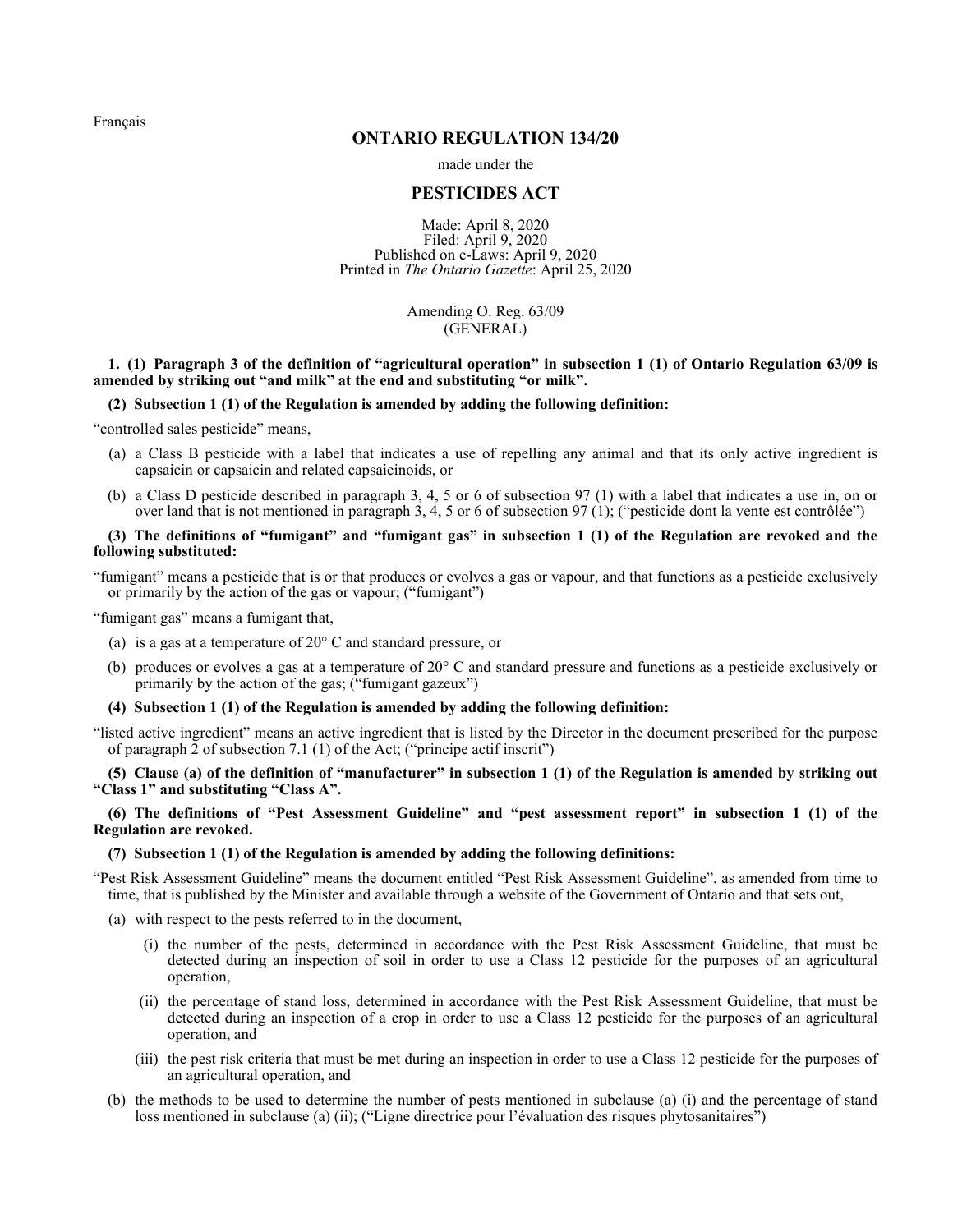"pest risk assessment report" means a report described in section 3; ("rapport d'évaluation des risques phytosanitaires")

**(8) The definition of "Pest Risk Assessment Guideline", as made by subsection (7), is amended by striking out "Class 12" wherever it appears and substituting "Class E".**

- **(9) The definition of "pest threshold" in subsection 1 (1) of the Regulation is revoked.**
- **(10) The definition of "professional engineer" in subsection 1 (1) of the Regulation is revoked.**
- **(11) The definition of "stand loss threshold" in subsection 1 (1) of the Regulation is revoked.**
- **(12) The definition of "technician" in subsection 1 (1) of the Regulation is revoked and the following substituted:**

"technician" means a person who is at least 16 years of age and who has, within the previous 24 months,

- (a) successfully completed a course approved by the Director for technicians concerning basic pesticide safety, or
- (b) satisfied the Director that he or she has equivalent qualifications to the qualifications described in clause (a); ("technicien")

# **(13) The definition of "treated seed sales representative" in subsection 1 (1) of the Regulation is amended by striking out "Class 12" wherever it appears and substituting in each case "Class E".**

#### **(14) Subsection 1 (1) of the Regulation is amended by adding the following definition:**

"unlisted pesticide" means a pesticide that contains an active ingredient that is not a listed active ingredient. ("pesticide non inscrit")

**(15) Subsection 1 (3.1) of the Regulation is revoked.**

**(16) Subsections 1 (4) and (4.1) of the Regulation are revoked.**

**(17) Subsection 1 (4.2) of the Regulation is amended by striking out "Class 12" and substituting "Class E".**

## **(18) Items 3 and 5 of the Table to subsection 1 (5) of the Regulation are revoked and the following substituted:**

| . ب | ' area<br>sidential:<br>$\alpha v$<br>Notic<br>` land<br>exterm<br>nnauon<br>. <b>A</b> | $\sim$ $\sim$ $\sim$<br>- May |
|-----|-----------------------------------------------------------------------------------------|-------------------------------|
|     |                                                                                         |                               |

### . . . . .

| <b>Notice</b><br>May<br>termination<br>. esidential<br>land<br>Non-.<br>ai ca<br>CALC.<br>- '' - '<br>ັ |
|---------------------------------------------------------------------------------------------------------|
|---------------------------------------------------------------------------------------------------------|

**2. (1) Section 1.1 of the Regulation is amended by striking out "the Committee" in the portion before clause (a).**

**(2) Clause 1.1 (c) of the Regulation is amended by striking out "or" at the end of subclause (i), by adding "or" at the end of subclause (ii) and by adding the following subclause:**

(iii) the person shall submit the document by such other means as may be specified by the Director in writing in cases where, after the Director has taken into consideration the circumstances of the person, the Director has specified an alternate means of submission by the person.

## **3. The heading immediately before section 2 and sections 2 to 8.1 of the Regulation are revoked and the following substituted:**

### CLASSIFICATION OF PESTICIDES

#### **Classification of pesticides**

**2.** (1) A pesticide is a Class A pesticide if it is registered under the *Pest Control Products Act* (Canada) and designated under that Act as a pest control product of the Manufacturing class.

(2) A pesticide is a Class B pesticide if it is registered under the *Pest Control Products Act* (Canada) and designated under that Act as a pest control product of the Restricted class.

(3) A pesticide is a Class C pesticide if it is registered under the *Pest Control Products Act* (Canada) and designated under that Act as a pest control product of the Commercial class.

(4) A pesticide is a Class D pesticide if it is registered under the *Pest Control Products Act* (Canada) and designated under that Act as a pest control product of the Domestic class or if it is registered under the *Fertilizers Act* (Canada).

(5) A pesticide is a Class E pesticide if it is a corn seed or soybean seed that is treated with a pesticide that contains imidacloprid, clothianidin or thiamethoxam.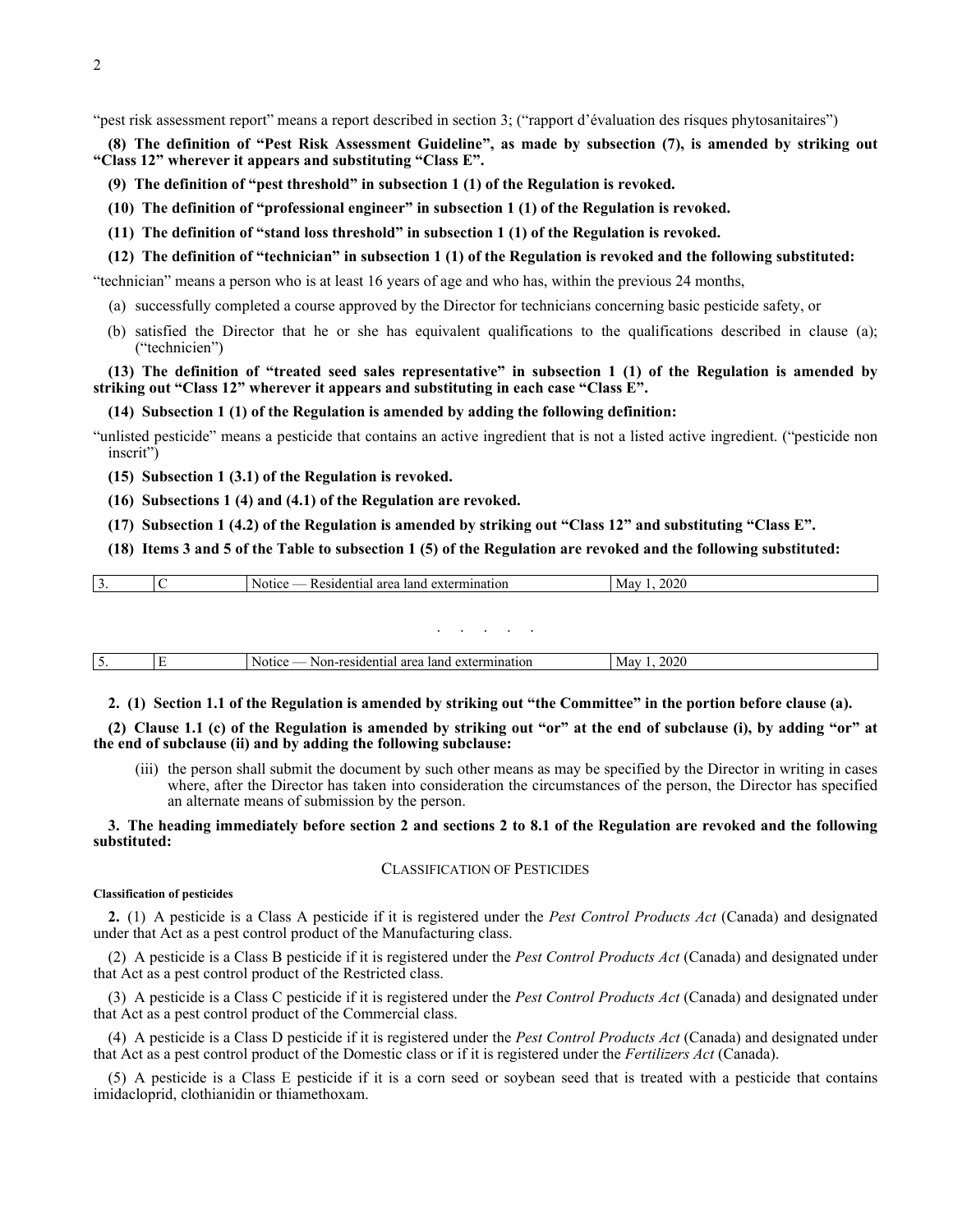# TREATED SEEDS

#### **Pest risk assessment report**

**3.** (1) A pest risk assessment report must contain the following with respect to one or more farm properties that are used for an agricultural operation and in respect of which a Class E pesticide is intended to be used:

- 1. The location of each farm property in respect of which the report is prepared, identified by one of the following:
	- i. The municipal address of the farm property including, where applicable, the street number or other assigned property address number, street name, street direction, unit number, rural route number, town or city and postal code.
	- ii. If there is no municipal address, the legal description of the farm property including, where applicable, every assessment roll number or property identifier number that relates to the farm property.
- 2. The acreage of each farm property in respect of which the report is prepared.
- 3. Subject to subsection (2), a confirmation of one of the following with respect to each farm property in respect of which the report is prepared:
	- i. An inspection of the soil was conducted at the farm property in accordance with the Pest Risk Assessment Guideline and the presence of one or more of the pests referred to in the Guideline was detected in a number that was equal to or greater than the applicable number required to be detected under the Guideline in order to use a Class E pesticide.
	- ii. An inspection of a crop was conducted at the farm property in accordance with the Pest Risk Assessment Guideline and the inspection detected a percentage of stand loss caused by one or more of the pests referred to in the Guideline that was equal to or greater than the applicable percentage required to be detected under the Guideline in order to use a Class E pesticide.
	- iii. An inspection was conducted at the farm property and one or more of the pest risk criteria set out in the Pest Risk Assessment Guideline were met.
- 4. If an inspection confirmed under paragraph 3 was an inspection of soil in respect of a farm property, the following information:
	- i. An identification of the pest or pests detected.
	- ii. A sketch of the farm property showing each location, identified in accordance with the Pest Risk Assessment Guideline, in which the pest or pests were detected.
	- iii. The number of pests detected in each location referred to in subparagraph ii.
- 5. If an inspection confirmed under paragraph 3 was an inspection of a crop in respect of a farm property, the following information:
	- i. An identification of the pest or pests that caused the stand loss.
	- ii. The rationale for determining that the stand loss was caused by one or more of the pests referred to in the Pest Risk Assessment Guideline.
	- iii. A sketch of the farm property showing each location, identified in accordance with the Pest Risk Assessment Guideline, that was inspected for stand loss and each location, identified in accordance with the Guideline, in which there was no stand loss evident.
	- iv. The number of plants unaffected by crop damage in each location referred to in subparagraph iii, determined in accordance with the Pest Risk Assessment Guideline.
	- v. The average number of plants per acre unaffected by crop damage, determined in accordance with the Pest Risk Assessment Guideline.
	- vi. The percentage of stand loss determined in accordance with the Pest Risk Assessment Guideline.
- 6. The method used in the inspection confirmed under paragraph 3.
- 7. The date on which the inspection confirmed under paragraph 3 was conducted.
- 8. The name of the person who conducted the inspection confirmed under paragraph 3.
- 9. The name of the person who prepared and signed the report.
- 10. The name of the owner or operator of the agricultural operation for which each farm property referred to in paragraph 1 is used.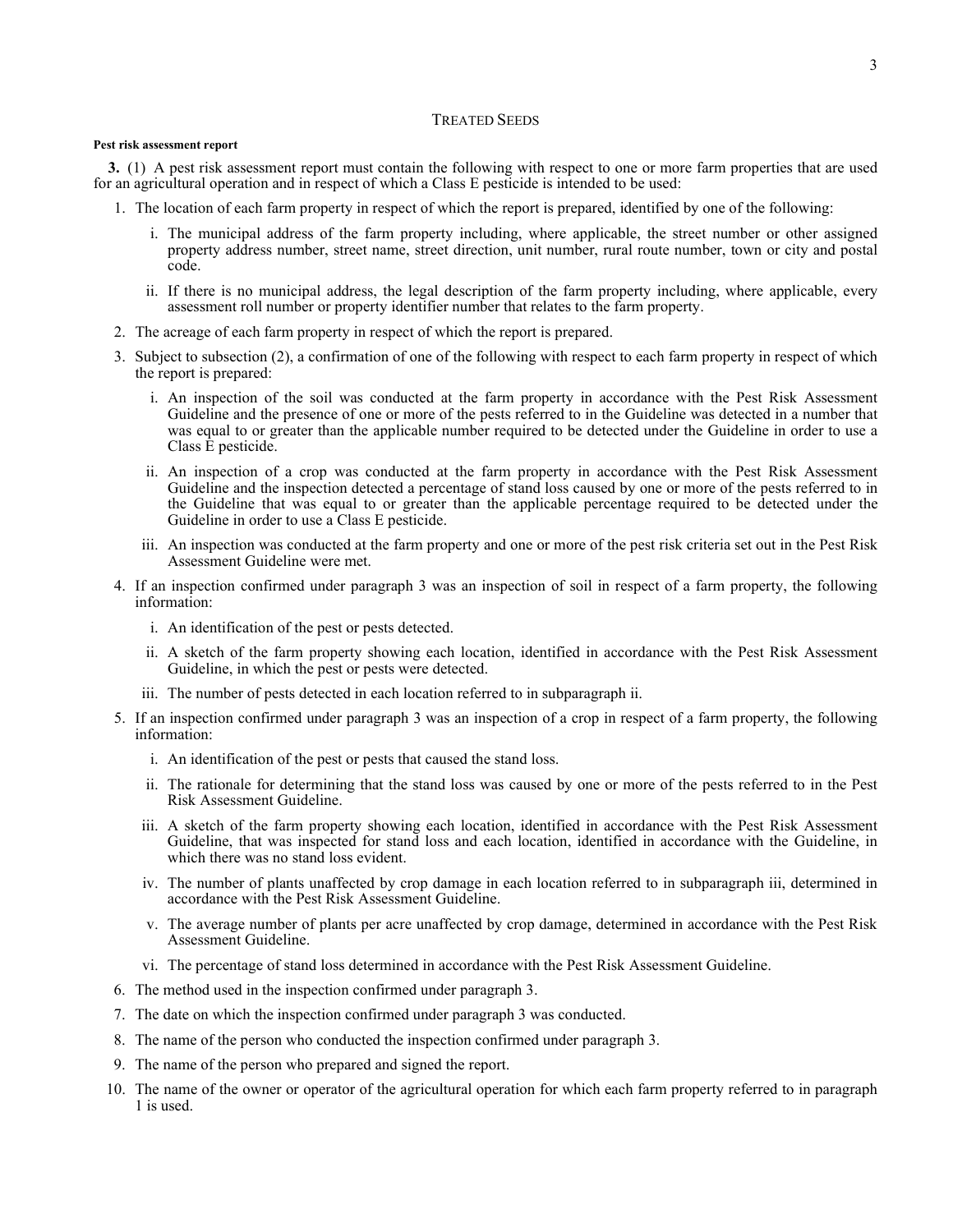(2) An inspection referred to in paragraph 3 of subsection (1) shall be conducted by a person referred to in clause 45.1 (1) (a) and the person shall prepare and sign the pest risk assessment report.

(3) A pest assessment report that has been prepared and signed under this Regulation no later than the day subsection 4 (1) of Ontario Regulation 134/20 made under the Act comes into force is deemed to be a pest risk assessment report and to have met the requirements in respect of a pest risk assessment report.

### **4. (1) Section 8.2 of the Regulation is revoked and the following substituted:**

#### **Pest risk assessment report**

**8.2** (1) A pest risk assessment report must contain the following with respect to one or more farm properties that are used for an agricultural operation and in respect of which a Class 12 pesticide is intended to be used:

- 1. The location of each farm property in respect of which the report is prepared, identified by one of the following:
	- i. The municipal address of the farm property including, where applicable, the street number or other assigned property address number, street name, street direction, unit number, rural route number, town or city and postal code.
	- ii. If there is no municipal address, the legal description of the farm property including, where applicable, every assessment roll number or property identifier number that relates to the farm property.
- 2. The acreage of each farm property in respect of which the report is prepared.
- 3. Subject to subsection (2), a confirmation of one of the following with respect to each farm property in respect of which the report is prepared:
	- i. An inspection of the soil was conducted at the farm property in accordance with the Pest Risk Assessment Guideline and the presence of one or more of the pests referred to in the Guideline was detected in a number that was equal to or greater than the applicable number required to be detected under the Guideline in order to use a Class 12 pesticide.
	- ii. An inspection of a crop was conducted at the farm property in accordance with the Pest Risk Assessment Guideline and the inspection detected a percentage of stand loss caused by one or more of the pests referred to in the Guideline that was equal to or greater than the applicable percentage required to be detected under the Guideline in order to use a Class 12 pesticide.
	- iii. An inspection was conducted at the farm property and one or more of the pest risk criteria set out in the Pest Risk Assessment Guideline were met.
- 4. If an inspection confirmed under paragraph 3 was an inspection of soil in respect of a farm property, the following information:
	- i. An identification of the pest or pests detected.
	- ii. A sketch of the farm property showing each location, identified in accordance with the Pest Risk Assessment Guideline, in which the pest or pests were detected.
	- iii. The number of pests detected in each location referred to in subparagraph ii.
- 5. If an inspection confirmed under paragraph 3 was an inspection of a crop in respect of a farm property, the following information:
	- i. An identification of the pest or pests that caused the stand loss.
	- ii. The rationale for determining that the stand loss was caused by one or more of the pests referred to in the Pest Risk Assessment Guideline.
	- iii. A sketch of the farm property showing each location, identified in accordance with the Pest Risk Assessment Guideline, that was inspected for stand loss and each location, identified in accordance with the Guideline, in which there was no stand loss evident.
	- iv. The number of plants unaffected by crop damage in each location referred to in subparagraph iii, determined in accordance with the Pest Risk Assessment Guideline.
	- v. The average number of plants per acre unaffected by crop damage, determined in accordance with the Pest Risk Assessment Guideline.
	- vi. The percentage of stand loss determined in accordance with the Pest Risk Assessment Guideline.
- 6. The method used in the inspection confirmed under paragraph 3.
- 7. The date on which the inspection confirmed under paragraph 3 was conducted.
- 8. The name of the person who conducted the inspection confirmed under paragraph 3.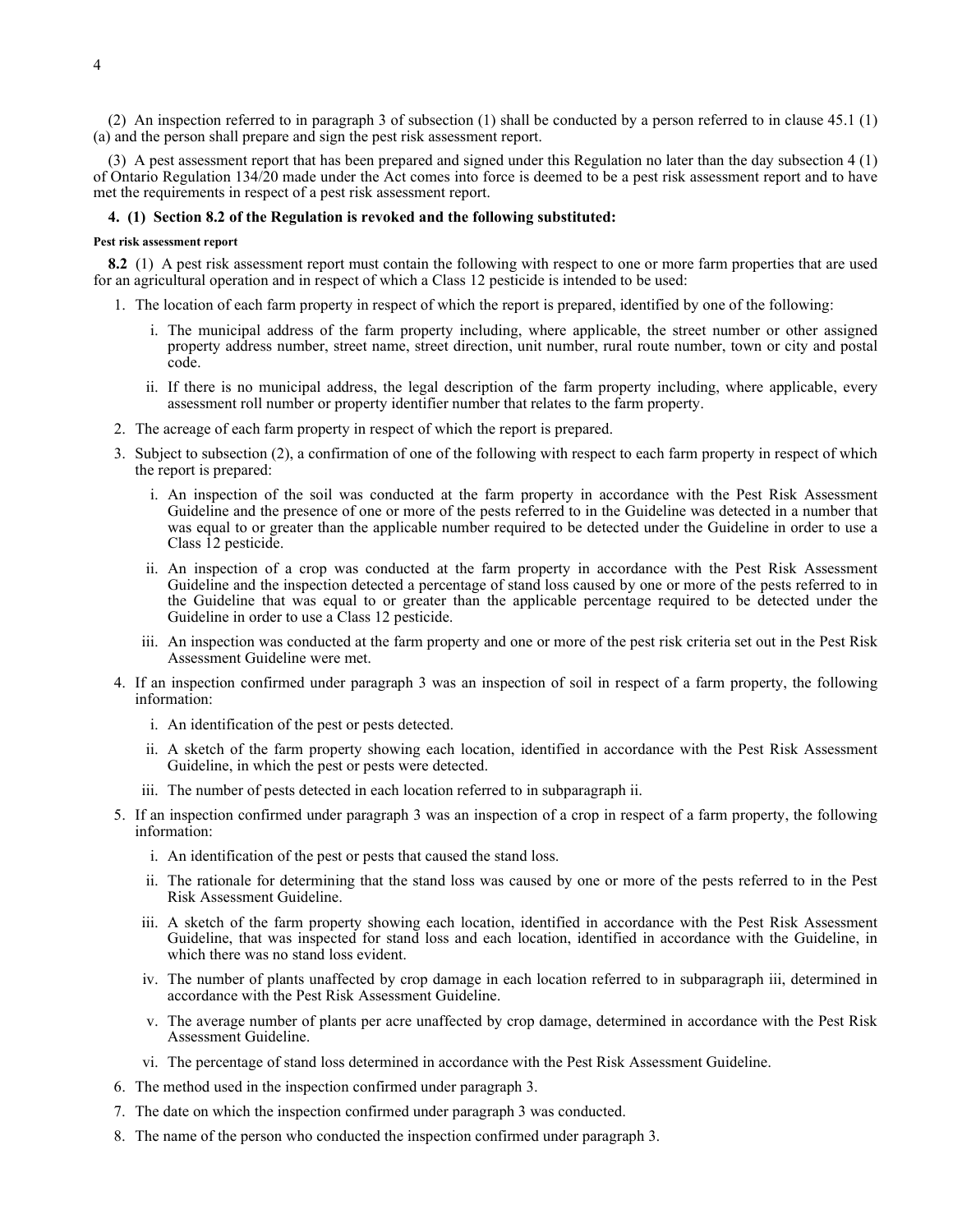- 9. The name of the person who prepared and signed the report.
- 10. The name of the owner or operator of the agricultural operation for which each farm property referred to in paragraph 1 is used.

(2) An inspection referred to in paragraph 3 of subsection (1) shall be conducted by a person referred to in clause 45.1 (1) (a) and the person shall prepare and sign the pest risk assessment report.

(3) A pest assessment report that has been prepared and signed under this Regulation no later than the day subsection 4 (1) of Ontario Regulation 134/20 made under the Act comes into force is deemed to be a pest risk assessment report and to have met the requirements in respect of a pest risk assessment report.

## **(2) Section 8.2 of the Regulation, as remade by subsection (1), is revoked.**

## **5. Clause 9 (1) (a) of the Regulation is revoked and the following substituted:**

(a) classified under this Regulation as a Class A, B, C or D pesticide; or

#### **6. (1) Subsections 9.1 (1) and (2) of the Regulation are revoked.**

**(2) Subsection 9.1 (3) of the Regulation is amended by striking out "Class 12" wherever it appears and substituting in each case "Class E".**

## **(3) Subsection 9.1 (4) of the Regulation is amended by striking out "Class 12" and substituting "Class E".**

## **7. (1) Paragraphs 1, 2 and 3 of section 13 of the Regulation are revoked and the following substituted:**

- 1. A pesticide that is a machine, apparatus or piece of equipment, if it does not contain or use another pesticide classified under this Regulation, a chemical agent or a microbiological agent.
- 2. A pesticide that is an algaecide, slimicide, bactericide, cleanser or disinfectant that meets the following criteria:
	- i. It is registered under the *Pest Control Products Act* (Canada).
	- ii. Its label does not indicate use in, on or over land or surface water.
	- iii. Its label only indicates use for the extermination of micro-organisms or for manufacturing.
- 3. Except if it is a Class E pesticide or a pesticide registered under the *Fertilizers Act* (Canada),
	- i. a pesticide that is not an imported pesticide and that is exempt from the application of the *Pest Control Products Act* (Canada), and
	- ii. a pesticide that is exempt from subsection 6 (1) of the *Pest Control Products Act* (Canada).
- 3.1 A pesticide that is a living animal that is not classified under this Regulation.

## **(2) Paragraph 4 of section 13 of the Regulation is amended by striking out "Class 12" and substituting "Class E".**

## **8. Section 13.1 of the Regulation is revoked and the following substituted:**

## **Exemptions, Class E pesticides**

**13.1** (1) Sections 9, 107 and 114 do not apply with respect to the use, storage and transportation of a Class E pesticide.

(2) The Act and the regulations do not apply with respect to the use, sale and transfer of a Class E pesticide that is to be used in accordance with a seed production contract for the purpose of producing a soybean seed crop of certified status, as defined in subsection 2 (2) of the Seeds Regulations made under the *Seeds Act* (Canada).

(3) Every person who uses, sells or transfers a Class E pesticide for the purpose described in subsection (2) shall keep a copy of the seed production contract for a period of at least two years from the date of the expiry of the contract.

# **9. The heading immediately before section 16 and sections 16 to 33 of the Regulation are revoked and the following substituted:**

USE OF PESTICIDES FOR COSMETIC PURPOSES — SECTION 7.1 OF THE ACT

#### **Definitions of terms used in Act**

**16.** For the purposes of subsection 7.1 (2) of the Act,

"agriculture" means an agricultural operation as defined in subsection 1 (1) that is carried out in, on or over land; ("agriculture")

"forestry" means forestry as defined in subsection 1 (1); ("activités forestières")

<sup>&</sup>quot;golf courses" means the areas used or intended to be used as playing surfaces in the game of golf, including tees, fairways, greens and rough; ("terrains de golf")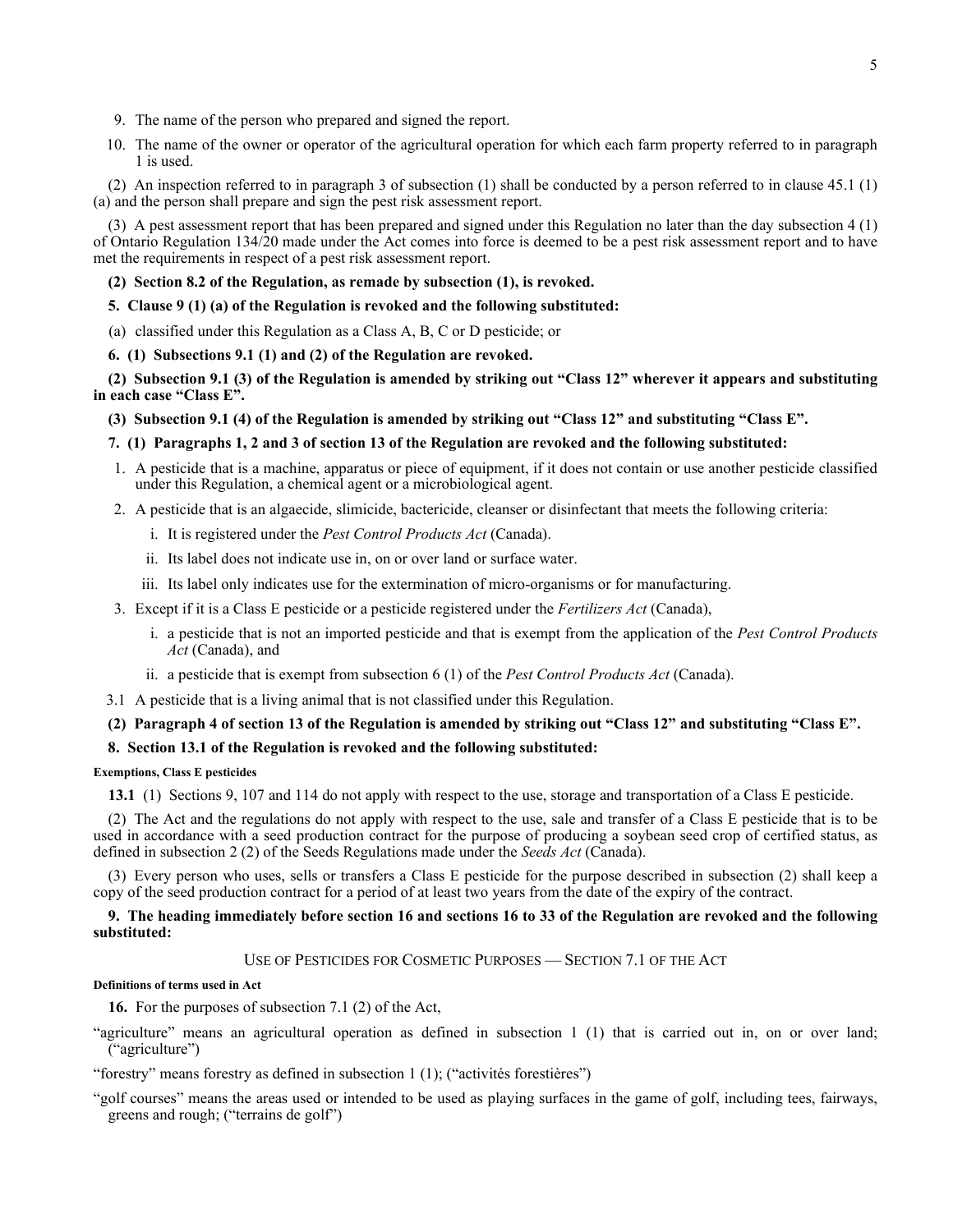"promotion of public health or safety" means,

- (a) the destruction, prevention or control of animals that bite, sting, are venomous or carry disease, including wasps, mosquitoes and ticks,
- (b) the destruction, prevention or control of plants that are poisonous to humans by touch, including poison ivy, poison sumac and giant hogweed, or
- (c) the destruction, prevention or control of plants, fungi or animals that affect public works and other buildings and structures, including carpenter ants and termites. ("promotion de la santé ou de la sécurité publiques ")

#### **Listed active ingredients, cosmetic purpose**

**17.** (1) For the purposes of paragraph 1 of subsection 7.1 (1) of the Act, the Director shall apply the following rules for the purpose of determining whether an active ingredient is appropriate for use for a cosmetic purpose:

- 1. An active ingredient is appropriate for use for a cosmetic purpose only if it is contained in a Class C or D pesticide with a label that indicates at least one use that is not mentioned in subsection 7.1 (2) of the Act.
- 2. An active ingredient is appropriate for use for a cosmetic purpose only if the Director is satisfied that,
	- i. the active ingredient is a biopesticide, or
	- ii. based on consideration of the following factors, the active ingredient poses a low risk to human health and the environment:
		- A. The active ingredient has a low inherent toxicity to non-target organisms.
		- B. The products in which the active ingredient is contained have a low potential for their use to result in significant human or environmental exposure.
		- C. The active ingredient is not persistent in the environment.
		- D. The active ingredient is widely available to the public and has a history of safe use for a purpose other than as a pesticide.
		- E. The active ingredient has a mode of action that is not the result of toxicity to the target organism.

(2) The following persons may submit to the Director a request that the Director determine whether an active ingredient is appropriate for use for a cosmetic purpose:

- 1. A person who has registered a pesticide that contains the active ingredient under the *Pest Control Products Act* (Canada).
- 2. The Canadian agent of a person mentioned in paragraph 1.

#### **Prescribed document, listed active ingredients**

**18.** For the purposes of paragraph 2 of subsection 7.1 (1) of the Act, the document entitled "List of Active Ingredients Authorized for Cosmetic Uses (Allowable List)" is the prescribed document in which the Director must list the active ingredients determined under section 17 of this Regulation to be appropriate for use for a cosmetic purpose.

#### **Annual reports**

**19.** (1) The owner or operator of any of the following shall ensure that an annual report is prepared in accordance with this section if an unlisted pesticide is used in, on or over land that forms part of any of the following:

- 1. A golf course.
- 2. A public work.
- 3. Specialty turf mentioned in subsection 24 (1).
- 4. A cemetery within the meaning of section 27.

(2) The annual report shall cover the use of unlisted pesticides in, on or over land during the period from January 1 to December 31 in a year and shall be prepared before January 31 in the following year.

(3) The annual report shall be in a form approved by the Director.

(4) The annual report shall set out the following information with respect to the use of unlisted pesticides in, on or over land during the year:

- 1. The name of each active ingredient used.
- 2. The quantity in kilograms of each active ingredient used.
- 3. The reason for using each active ingredient.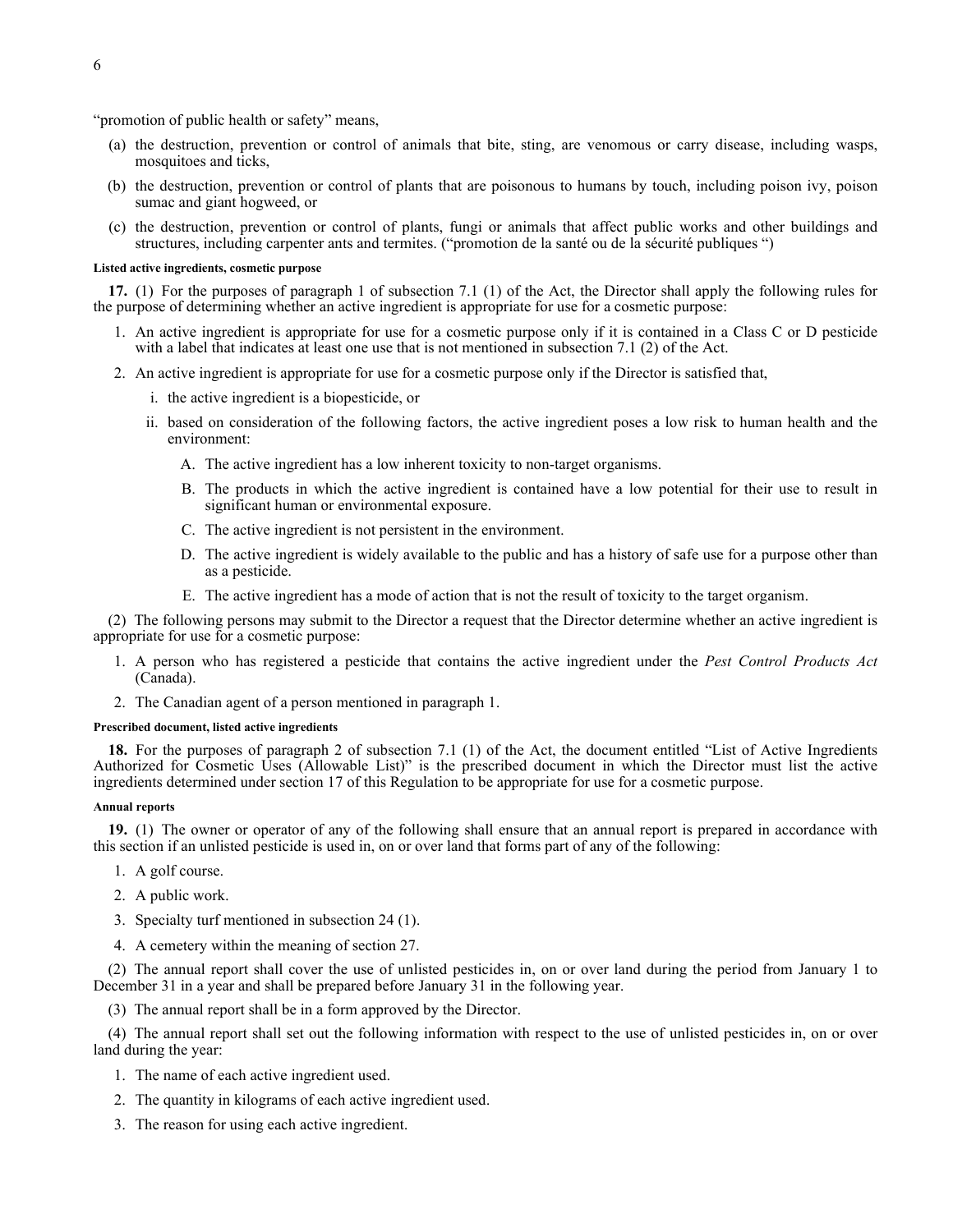- 4. Except in the case of the owner or operator of a golf course, the method of use for each active ingredient.
- 5. A map or plan showing the location of all application areas.
- 6. Except in the case of the owner or operator of a golf course, an explanation of how future use of each active ingredient used will be minimized.
- 7. The signature of the integrated pest management agent or another person who is certified by an integrated pest management body approved by the Director and who used, supervised the use of or provided any written instructions on the use of unlisted pesticides.

(5) In the case of the owner or operator of a golf course, in addition to complying with subsection (4), the annual report shall set out the following additional information with respect to the use of unlisted pesticides in, on or over land:

- 1. If an annual report was prepared previously,
	- i. the information provided under paragraphs 1 and 2 of subsection (4) in the most recently prepared annual report, and
	- ii. an explanation of any differences between the information provided in the current annual report and the information mentioned in subparagraph i.
- 2. An explanation of how the employment of integrated pest management principles and maintaining accreditation of the golf course by the integrated pest management body has minimized the use of the active ingredients during the year covered by the report and how it will minimize the use during the year in which the report is prepared.
- 3. The name, contact information, registration number and signature of the golf course's integrated pest management agent or another person approved in writing by the integrated pest management body for the purposes of this section.
- 4. Confirmation by the owner or a representative of the owner of the golf course that the report is complete.
- 5. Any other information that, in the opinion of the Director, is relevant to the use of pesticides and with respect to which the Director has notified the owner or operator of the golf course.
- (6) For a period of at least five years after an annual report is prepared, a copy of the annual report shall be,
- (a) kept at the head office of the applicable owner or operator mentioned in subsection (1);
- (b) on request, given immediately to a provincial officer or the Director; and
- (c) on request, given to any person free of charge within seven days after the request.
- (7) In the case of an owner or operator of a golf course,
- (a) the annual report shall be posted on a website approved by the Director for a period of at least five years; and
- (b) for a period of at least one year after an annual report is prepared, a copy of the annual report shall be displayed in a prominent place on the property where the golf course is located,
	- (i) in a building that is accessible to the public, if such a building exists, or
	- (ii) if no building that is accessible to the public exists, in a building to which members and guests of the golf course have access.

(8) For the purposes of this section, the operator of a golf course is a person who is responsible for managing or supervising the golf course and includes a golf course superintendent or manager.

#### **Golf courses**

**20.** (1) If an unlisted pesticide is used in, on or over land that forms part of a golf course, the owner or operator of the golf course must ensure that the golf course is accredited by an integrated pest management body that has been approved by the Director for the purposes of this section.

(2) If a golf course is registered but not yet accredited by an integrated pest management body mentioned in subsection (1) before the first day unlisted pesticides are used in, on or over land that forms part of the golf course and the registration is maintained, the owner and operator of the golf course are exempt from subsection (1) until the second anniversary of the first day unlisted pesticides are used in, on or over land.

(3) If the owner or operator of a golf course has taken steps to have the golf course registered as described in subsection (2) and the Director is of the opinion that undue hardship would be caused to the owner or operator of the golf course in obtaining registration before the first day unlisted pesticides are used in, on or over land that forms part of the golf course, the Director may, in writing, specify a later date by which the golf course must be registered by an integrated pest management body mentioned in subsection (1) for the purposes of the exemption in subsection (2).

(4) For the purposes of this section, the operator of a golf course is a person who is responsible for managing or supervising the golf course and includes a golf course superintendent or manager.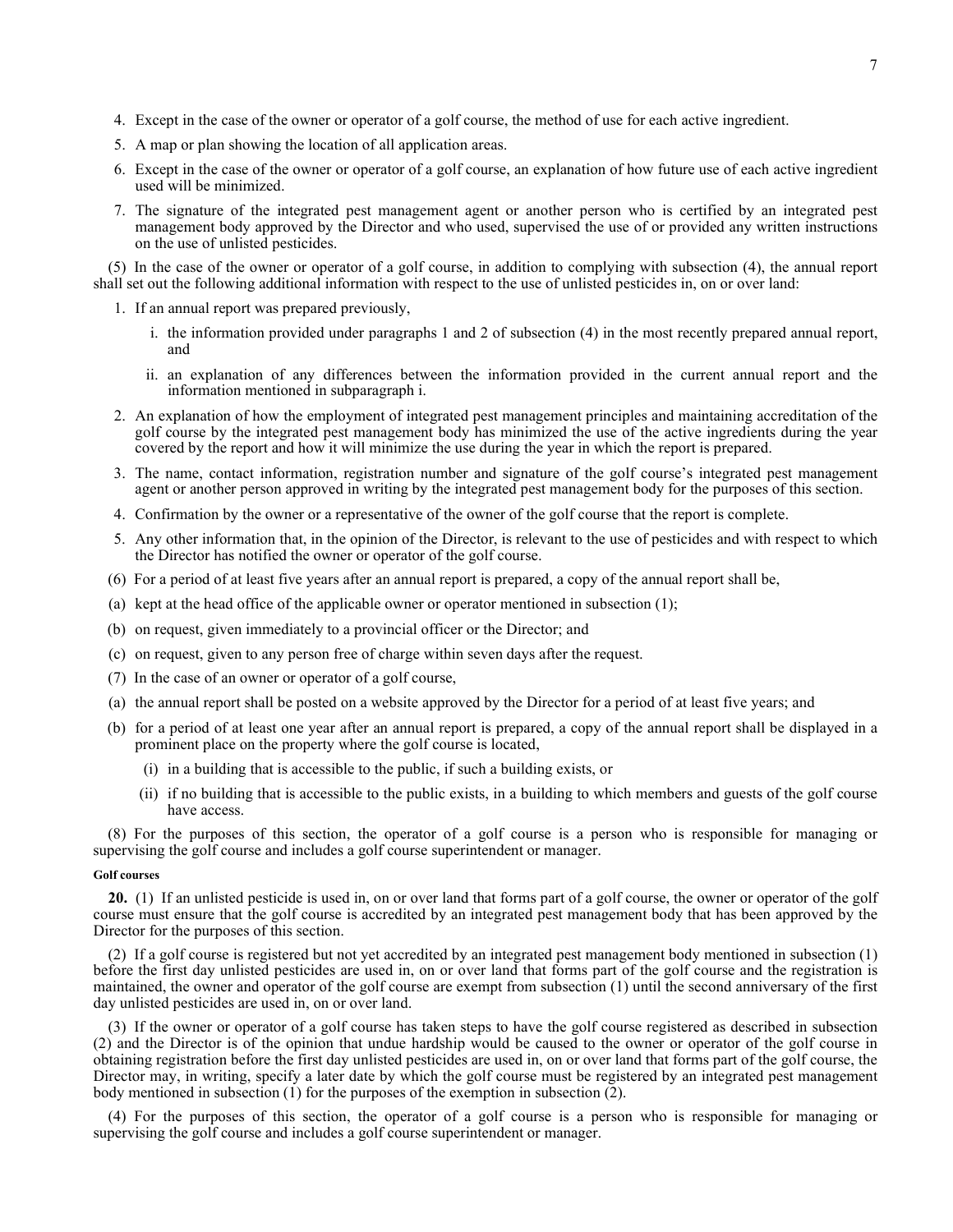#### **Promotion of public health or safety: public works**

**21.** (1) No person shall use an unlisted pesticide in, on or over land that forms part of a public work to destroy, prevent or control plants, fungi or animals, including carpenter ants and termites, that affect the public work, unless,

- (a) the person is certified by an integrated pest management body approved by the Director for the purposes of this section or working under the written instructions of a person who is so certified; and
- (b) the extermination is performed,
	- (i) to prevent damage to the structural integrity of the public work, if the potential damage caused to the public work by the plant, fungus or animal would place the health or safety of a person at risk,
	- (ii) to facilitate essential maintenance of the public work, if the plant, fungus or animal would interfere with or prevent the maintenance,
	- (iii) to allow for emergency access to the public work, if the plant, fungus or animal would interfere with or prevent the access, or
	- (iv) to ensure the security of the public work, if the plant, fungus or animal would place the security at risk.

(2) If the person using the unlisted pesticide is certified by an integrated pest management body, the person shall carry or have readily available at the extermination site the certificate or a copy of the certificate issued to the person by the integrated pest management body.

(3) If the person using the unlisted pesticide is working under the written instructions of a person who is certified by an integrated pest management body, the person shall carry or have readily available at the extermination site a copy of the following:

- 1. The certificate issued to the certified person.
- 2. The written instructions.

(4) Despite subsection (1), no person shall use an unlisted pesticide in, on or over land that forms part of a portion of a highway that is intended for pedestrian access or other portions where the public is invited to stop, including a rest area or picnic area.

#### **Promotion of public health or safety: other buildings, structures**

**22.** No person shall use an unlisted pesticide in, on or over land on which a building or structure that is not part of a public work is located to destroy, prevent or control plants, fungi or animals, including carpenter ants and termites, that affect the building or structure, unless,

- (a) the extermination is performed to prevent damage to the structural integrity of the building or structure, if the potential damage caused to the building or structure by the plant, fungus or animal would place the health or safety of a person at risk; and
- (b) if the unlisted pesticide is an herbicide, it is a Class B or C herbicide with a label that indicates that its only active ingredient is glufosinate ammonium or glyphosate or both.

#### **Promotion of public health or safety: poisonous plants**

**23.** (1) No person shall use an unlisted pesticide in, on or over land to destroy, prevent or control plants that are poisonous to humans by touch, including poison ivy, poison sumac and giant hogweed, unless the person only uses a Class B, C or D herbicide with a label that indicates that its only active ingredient is glufosinate ammonium or glyphosate or both.

(2) No person shall use an unlisted pesticide that is a Class D herbicide with a label described in subsection (1) in, on or over land for a use described in that subsection if its label also indicates that mixing or dilution is required in order for the pesticide to be used.

#### **Specialty turf**

**24.** (1) For the purposes of paragraph 5 of subsection 7.1 (2) of the Act, the use of an unlisted pesticide in, on or over land to maintain specialty turf is a prescribed use if,

- (a) the specialty turf is used for lawn bowling, cricket, lawn tennis or croquet; and
- (b) the specialty turf is the same kind of turf that is used on golf course greens.

(2) No person shall use an unlisted pesticide in, on or over land to maintain specialty turf described in subsection (1) unless the person is certified by an integrated pest management body approved by the Director for the purposes of this section or working under the written instructions of a person so certified.

(3) If the person using the unlisted pesticide is certified by an integrated pest management body, the person shall carry or have readily available at the extermination site the certificate or a copy of the certificate issued to the person by the integrated pest management body.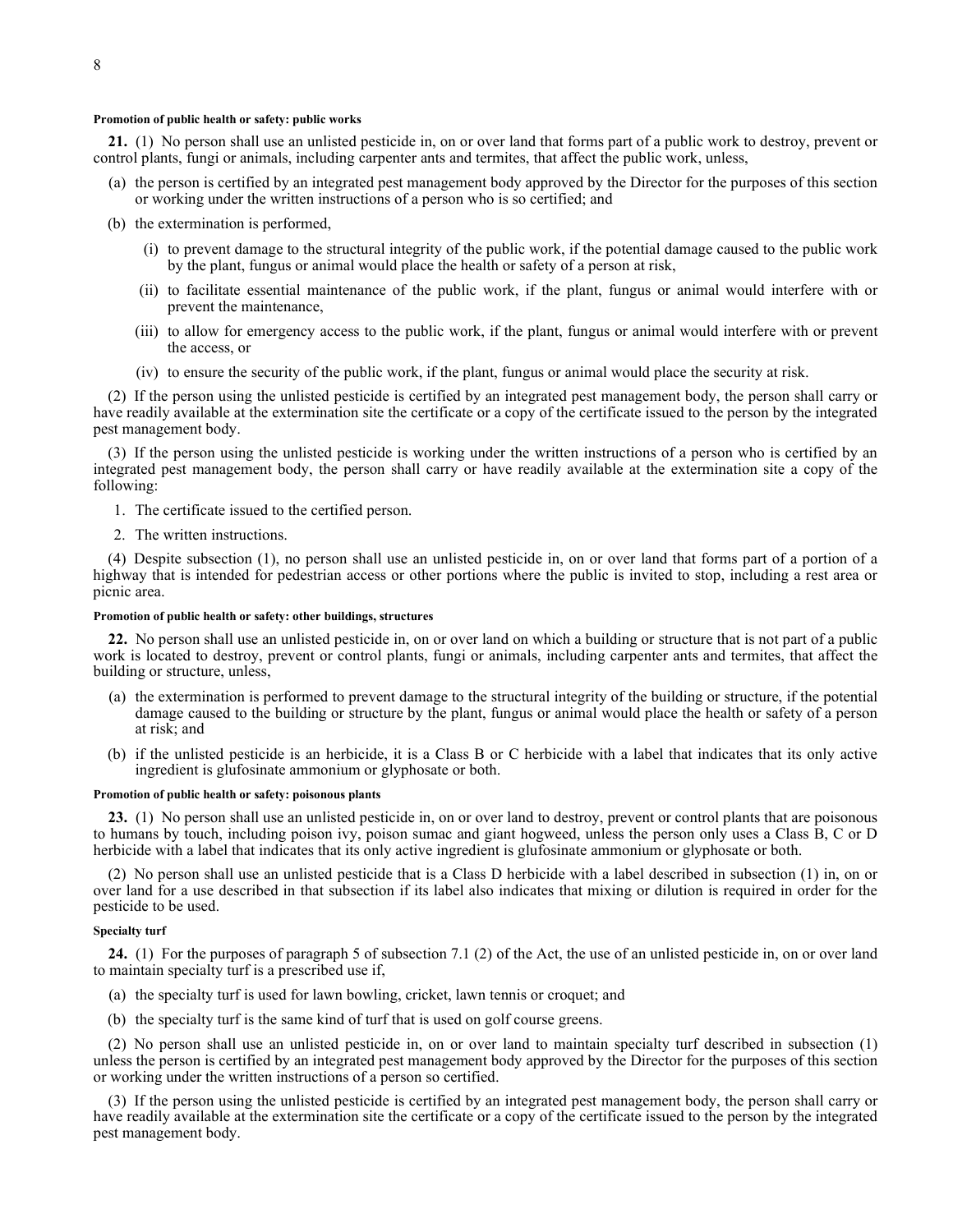(4) If the person using the unlisted pesticide is working under the written instructions of a person who is certified by an integrated pest management body, the person shall carry or have readily available at the extermination site a copy of the following:

- 1. The certificate issued to the certified person.
- 2. The written instructions.

#### **Arboriculture**

**25.** (1) For the purposes of paragraph 5 of subsection 7.1 (2) of the Act, the use in, on or over land of an unlisted pesticide that is a Class B or C pesticide, including an injection into a tree, is prescribed if it is used to maintain the health of a tree.

(2) No person shall use an unlisted pesticide that is mentioned in subsection (1) in, on or over land to maintain the health of a tree unless,

- (a) the person has obtained a written opinion described in subsections (3) and (4); and
- (b) the use is in accordance with any condition that forms a part of the written opinion.

(3) The written opinion shall be an opinion from one of the following persons stating that the use of the unlisted pesticide is necessary to maintain the health of the tree:

- 1. A person certified as an arborist by the International Society of Arboriculture.
- 2. A person registered as a member under the *Professional Foresters Act, 2000*.
- 3. A person who has been issued a certificate of qualification as an arborist or a utility arborist under the *Ontario College of Trades and Apprenticeship Act, 2009* or another certificate of qualification that, in the opinion of the Director, is equivalent to one of those certificates.
- 4. A person who, in the opinion of the Director, has qualifications that are equivalent to those of a person mentioned in paragraph 1, 2 or 3.

(4) The written opinion shall specify the maximum number of applications of the unlisted pesticide necessary to maintain the health of the tree over a period ending on December 31 in the year in which the opinion is given.

(5) The person who provides the written opinion shall apply integrated pest management principles in determining whether the use of the unlisted pesticide is necessary to maintain the health of the tree and shall refuse to provide an opinion if he or she determines that the use of the unlisted pesticide is not necessary to maintain the health of the tree.

(6) At least 24 hours before but not more than seven days before using the unlisted pesticide in, on or over land, the person who will be using the unlisted pesticide shall give written notice setting out the information listed in subsection 80 (1) to the occupants of all properties in a residential area that abut the application area and comply with subsections 80 (2) and (3).

(7) The person using the unlisted pesticide shall carry or have readily available at the extermination site the written opinion or a copy of it.

(8) The person who uses the unlisted pesticide shall retain the written opinion or a copy of it for at least 24 months following the completion of the extermination.

## **Specified sports fields**

**26.** (1) For the purposes of paragraph 5 of subsection 7.1 (2) of the Act, the use of an unlisted pesticide in, on or over land to maintain a sports field for a national or international sporting event is prescribed.

(2) No person shall use an unlisted pesticide in, on or over land for a use described in subsection (1) unless the following conditions are satisfied:

- 1. The Minister must approve in writing the use of the unlisted pesticide for the event.
- 2. The use of the unlisted pesticide must stop when the event concludes.
- 3. The person who uses the unlisted pesticide must comply with any conditions or limitations imposed by the Minister under subsection (4).

(3) A request for approval of the use of the unlisted pesticide for the event, including a description of the application area, the purpose of the use and the expected duration of the use, must be submitted to the Minister at least six months before the intended use, or by such other time as may be approved by the Minister.

(4) In approving the use of an unlisted pesticide for an event under this section, the Minister may impose any conditions or limitations that the Minister considers appropriate.

(5) No person shall use an unlisted pesticide for an event under this section unless the person is certified by an integrated pest management body approved by the Director for the purposes of this section or working under written instructions of a person so certified.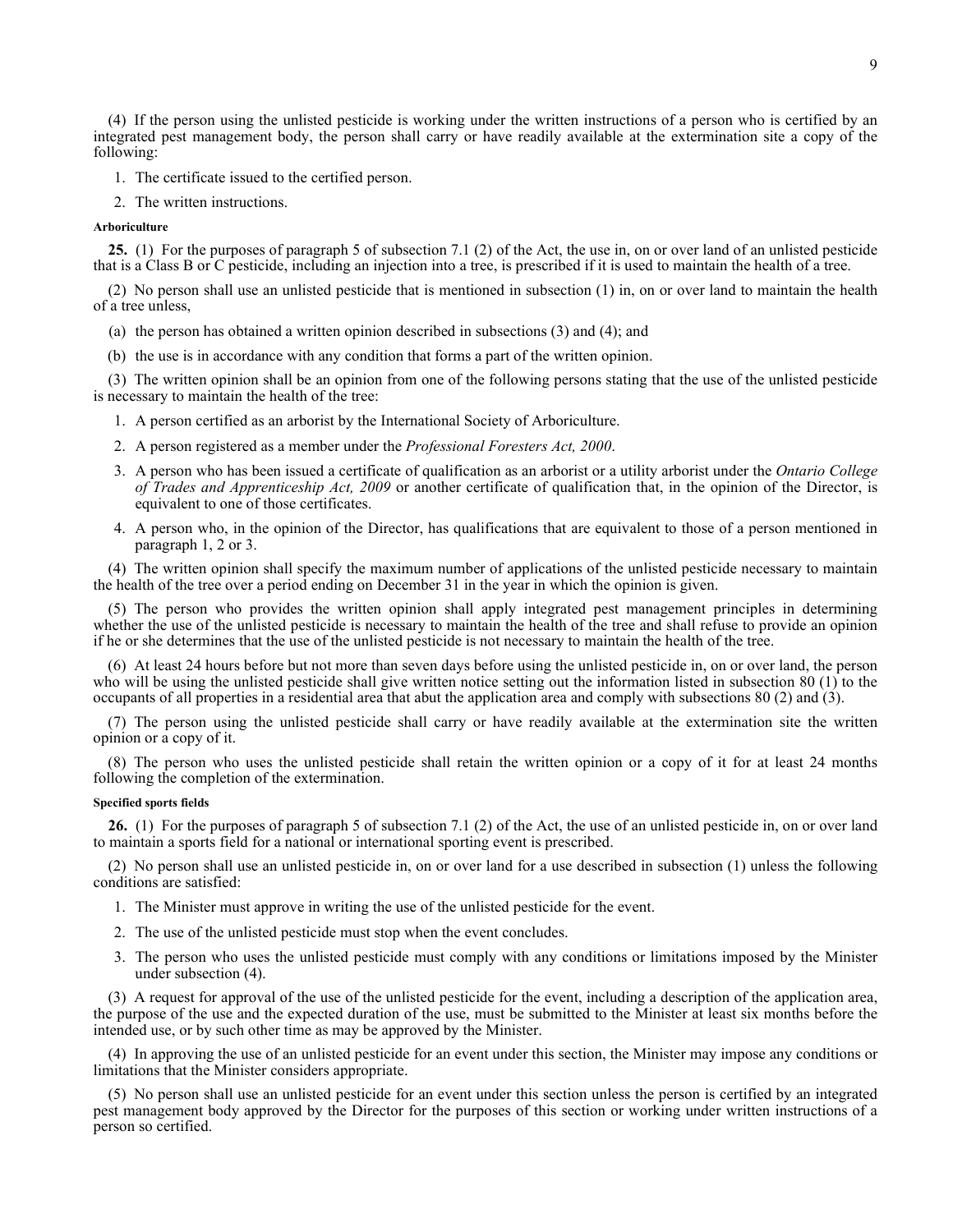(6) The person using the unlisted pesticide shall carry or have readily available at the extermination site the Minister's approval mentioned in paragraph 1 of subsection (2) or a copy of the approval.

(7) If the person using the unlisted pesticide is certified by an integrated pest management body, the person shall carry or have readily available at the extermination site the certificate or a copy of the certificate issued to the person by the integrated pest management body.

(8) If the person using the unlisted pesticide is working under the written instructions of a person who is certified by an integrated pest management body, the person shall carry or have readily available at the extermination site a copy of the following:

- 1. The certificate issued to the certified person.
- 2. The written instructions.

(9) The Minister may approve the use of an unlisted pesticide for an event under this section only if he or she is of the opinion that,

(a) the use of the unlisted pesticide is necessary for the hosting of the event; and

(b) the use of the unlisted pesticide is in the public interest.

#### **Cemeteries**

**27.** (1) For the purpose of paragraph 5 of subsection 7.1 (2) of the Act, the use of an unlisted pesticide in, on or over land to maintain turf on a lot in a cemetery is a prescribed use.

(2) No person shall use an unlisted pesticide in, on or over land as described in subsection (1) unless the person is certified by an integrated pest management body approved by the Director for the purposes of this section or working under written instructions of a person so certified.

(3) If the person using the unlisted pesticide is certified by an integrated pest management body, the person shall carry or have readily available at the extermination site the certificate or a copy of the certificate issued to the person by the integrated pest management body.

(4) If the person using the unlisted pesticide is working under the written instructions of a person who is certified by an integrated pest management body, the person shall carry or have readily available at the extermination site a copy of the following:

- 1. The certificate issued to the certified person.
- 2. The written instructions.

(5) In this section, the following terms have the same meaning as in the *Funeral, Burial and Cremation Services Act, 2002*:

- 1. Cemetery.
- 2. Lot.

### **Natural resources**

**28.** (1) For the purposes of paragraph 5 of subsection 7.1 (2) of the Act and subject to subsection (7), the use of an unlisted pesticide that is a Class B or C pesticide in, on or over land for the purpose of managing, protecting, establishing or restoring natural resources is prescribed if,

- (a) the person who uses the unlisted pesticide is,
	- (i) an employee of, or a person who is providing a service to, the Ministry of Natural Resources and Forestry or the Ministry of the Environment, Conservation and Parks who is using the unlisted pesticide in the course of their employment,
	- (ii) an employee of, or a person who is providing a service to, a body responsible for managing a natural resources management project who is using the unlisted pesticide in the course of their employment, if the Ministry of Natural Resources and Forestry or the Ministry of the Environment, Conservation and Parks has entered into a written agreement with the body respecting the project, or
	- (iii) an employee of, or a person who is providing a service to, a conservation authority established under the *Conservation Authorities Act* who is using the unlisted pesticide in the course of their employment; or
- (b) the person who uses the unlisted pesticide is a person other than a person mentioned in clause (a) and a Regional Director or Branch Director of the Ministry of Natural Resources and Forestry or a Director of the Ministry of the Environment, Conservation and Parks has provided a written opinion stating that the use of the unlisted pesticide meets the criteria set out in subsection (2).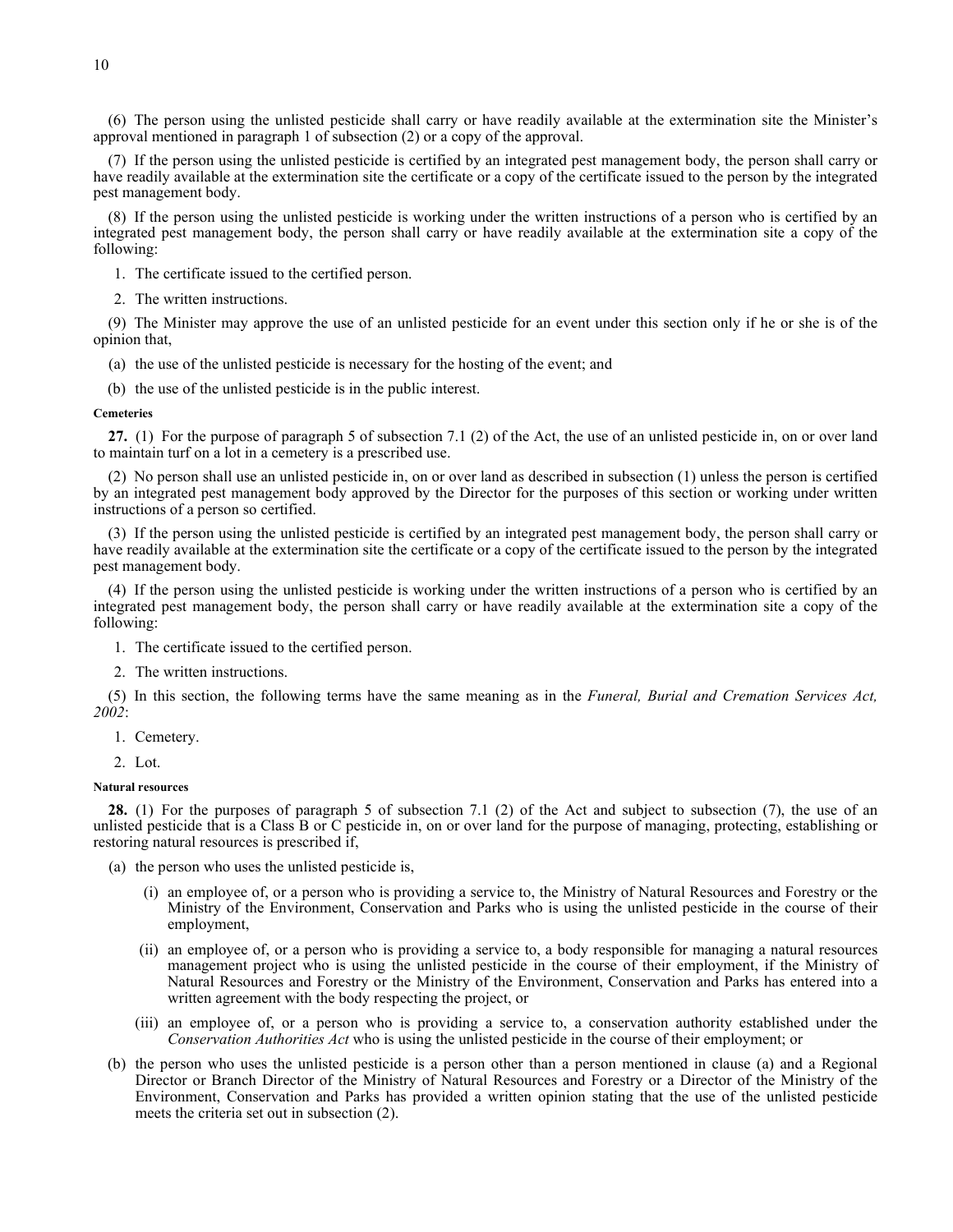(2) A Regional Director or Branch Director of the Ministry of Natural Resources and Forestry or a Director of the Ministry of the Environment, Conservation and Parks may provide a written opinion mentioned in clause (1) (b) only if he or she is of the opinion that the following criteria are met:

- 1. The purpose for which the unlisted pesticide is to be used is,
	- i. to control an invasive species that may be detrimental to the health of persons or the environment or economy of Ontario,
	- ii. to benefit a species of flora or fauna that is native to Ontario through the protection of the species or its habitat, or the establishment, restoration or management of the species' habitat, or
	- iii. to protect or restore a rare ecosystem or its components.
- 2. The use of the unlisted pesticide would be in accordance with integrated pest management principles.

(3) A Regional Director or Branch Director of the Ministry of Natural Resources and Forestry or a Director of the Ministry of the Environment, Conservation and Parks may refuse to provide a written opinion mentioned in clause (1) (b) if, in his or her opinion, it would not be in the public interest to do so.

(4) A person may apply to a Regional Director or Branch Director of the Ministry of Natural Resources and Forestry or a Director of the Ministry of the Environment, Conservation and Parks for a written opinion mentioned in clause (1) (b) and the application must be in writing.

(5) In providing a written opinion mentioned in clause (1) (b), a Regional Director or Branch Director of the Ministry of Natural Resources and Forestry or a Director of the Ministry of the Environment, Conservation and Parks shall set out,

- (a) the name of the person authorized to use the unlisted pesticide;
- (b) the street address or legal description of the property or properties that contain the application area;
- (c) the purpose for which the unlisted pesticide is to be used; and
- (d) the time period, not exceeding five years, during which the opinion is valid.
- (6) A person who uses an unlisted pesticide under clause (1) (b) shall,
- (a) use the unlisted pesticide for the purpose identified in the written opinion; and
- (b) carry a copy of the written opinion or have it readily available at the extermination site.

(7) Subsection (1) applies only if the use of the unlisted pesticide is not otherwise authorized under subsection 7.1 (2) of the Act.

#### **Other legislative requirements**

**29.** For the purposes of paragraph 5 of subsection 7.1 (2) of the Act, the use of an unlisted pesticide that is a Class B or C pesticide in, on or over land for the purpose of complying with a requirement under an Act of Canada or Ontario is prescribed if the use of the unlisted pesticide is the only effective and practical means of complying with the requirement.

## **Uses integral to structural extermination**

**30.** For the purposes of paragraph 5 of subsection 7.1 (2) of the Act, the use of an unlisted pesticide in, on or over land is prescribed if the use is integral to a structural extermination.

### **Scientific purposes**

**31.** (1) For the purposes of paragraph 5 of subsection 7.1 (2) of the Act, the use of an unlisted pesticide in, on or over land for the purpose of research, a test or the preservation of a germplasm collection is prescribed.

(2) Subject to subsection (3), no person shall use an unlisted pesticide in, on or over land for the purpose of research or a test unless,

- (a) the person uses the unlisted pesticide on the premises of a research centre, university or other institution of learning, or on experimental properties used for the purpose of the research or test; and
- (b) the person who uses the unlisted pesticide is,
	- (i) a person affiliated with a research centre, university or other institution of learning,
	- (ii) a professional researcher from industry, the Government of Ontario or the Government of Canada, or
	- (iii) a person under the supervision or authority of a person mentioned in subclause (ii).

(3) If a person does not meet the requirements mentioned in clauses (2) (a) and (b), the person shall obtain a written approval to use the unlisted pesticide from the Director at least seven days before using the unlisted pesticide for the purpose of research or a test.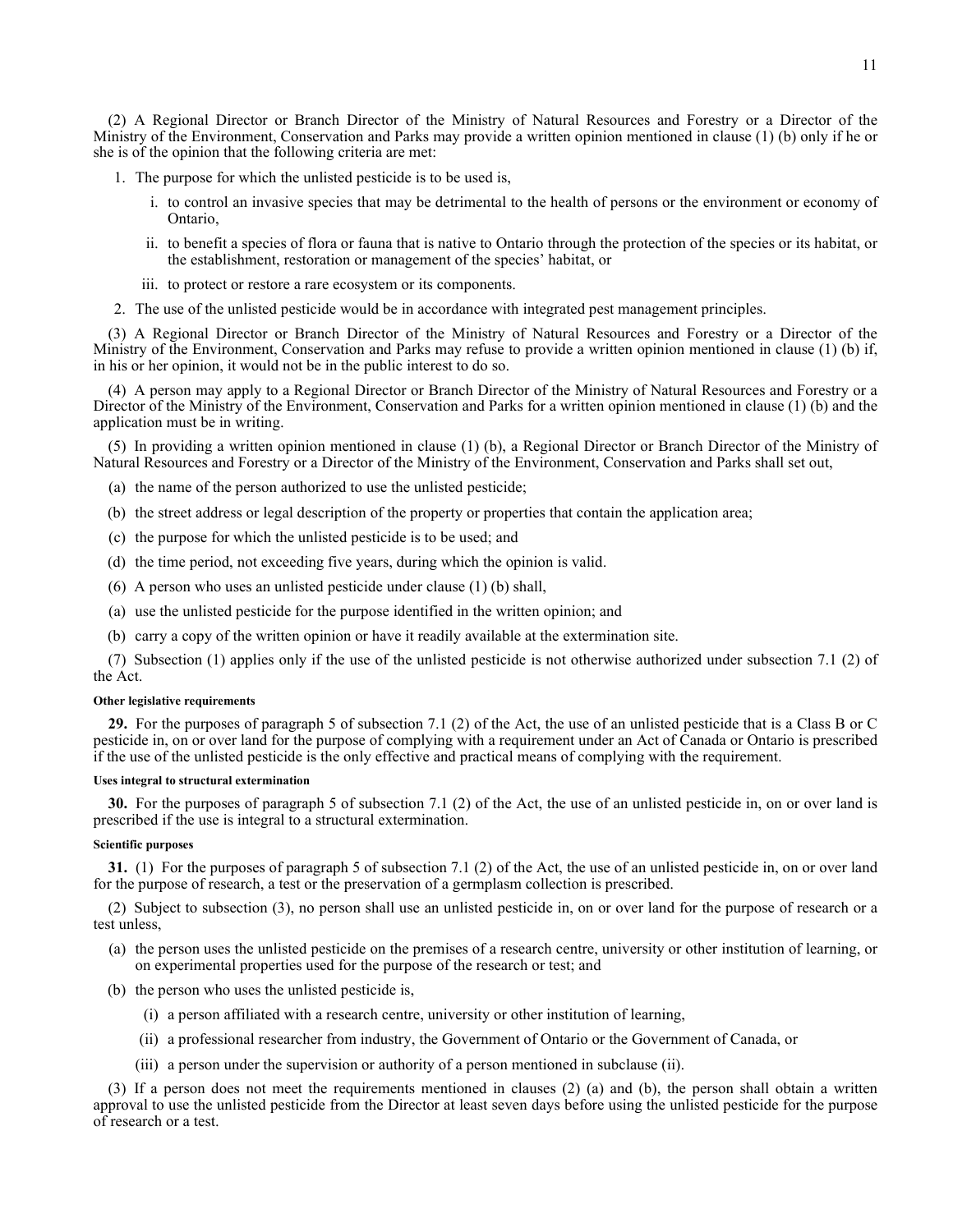(4) In providing an approval under subsection (3), the Director shall specify the time period, not exceeding five years, during which the approval is valid.

(5) No person shall use an unlisted pesticide in, on or over land for the purpose of preserving a germplasm collection unless he or she obtains from the Director a written approval issued in accordance with subsection (6).

(6) The Director may provide an approval mentioned in subsection (5) only if he or she is of the opinion that the following criteria are met:

- 1. The purpose for which the unlisted pesticide is to be used is in the public interest.
- 2. The purpose for which the unlisted pesticide is to be used is to preserve a germplasm collection.
- 3. The use of the unlisted pesticide is the only effective and practical means of preserving the germplasm collection.
- (7) In providing an approval mentioned in subsection (5), the Director shall set out,
- (a) the name of the person authorized to use the unlisted pesticide;
- (b) a description of the application area;
- (c) the reason the use of the unlisted pesticide is the only effective and practical means to preserve the germplasm collection; and
- (d) the time period, not exceeding five years, during which the approval is valid.
- (8) A person who uses an unlisted pesticide pursuant to an approval provided under subsection (3) or (5) shall,
- (a) use the unlisted pesticide for the purpose identified in the approval; and
- (b) carry a copy of the approval or have it readily available at the extermination site.

## **10. The Regulation is amended by adding the following section:**

**No expiry date, vendor's licence of Treated Seed Class**

**34.2.1** Despite subsection 34.2 (2), a vendor's licence of the Treated Seed Class does not expire.

## **11. Subsection 41 (1) of the Regulation is amended by striking out "on a form approved by the Director" at the end.**

### **12. (1) Section 42 of the Regulation is revoked and the following substituted:**

## **Exemption, Class D pesticide**

**42.** A farmer is exempt from subsection 5 (1) of the Act in respect of an extermination that he or she performs for the purposes of the agricultural operation that he or she owns or operates on a regular basis if the extermination is performed by means of a Class D pesticide or by means of a Class C pesticide that was classified as a Class 4 pesticide under this Regulation immediately before section 3 of Ontario Regulation 134/20 came into force.

## **(2) Section 42 of the Regulation, as remade by subsection (1), is amended by striking out "or by means of a Class C pesticide that was classified as a Class 4 pesticide under this Regulation immediately before section 3 of Ontario Regulation 134/20 came into force" at the end.**

## **13. Section 43 of the Regulation is revoked and the following substituted:**

#### **Exemptions, certified farmer**

- **43.** (1) A farmer is exempt from subsection 5 (1) of the Act in respect of an extermination that he or she performs if,
- (a) the extermination meets a description set out in Column 1 of the Table to this section;
- (b) the farmer meets the conditions set out opposite the extermination in Column 2 of the Table to this section;
- (c) the farmer is at least 16 years of age and has been issued a certificate by a body that offers a course that has been approved by the Director with respect to the handling and use of pesticides for the purposes of an agricultural operation; and
- (d) the farmer carries or has readily available at the extermination site a copy of the certificate.
- (2) A body that offers a course mentioned in clause (1) (c) shall issue a certificate to,
- (a) a farmer upon the successful completion of the course; or
- (b) a farmer who has provided the body with,
	- (i) a copy of an authorizing certificate issued to the farmer by an out-of-province regulatory authority in respect of the occupation of certified farmer, and
	- (ii) a signed statement confirming that,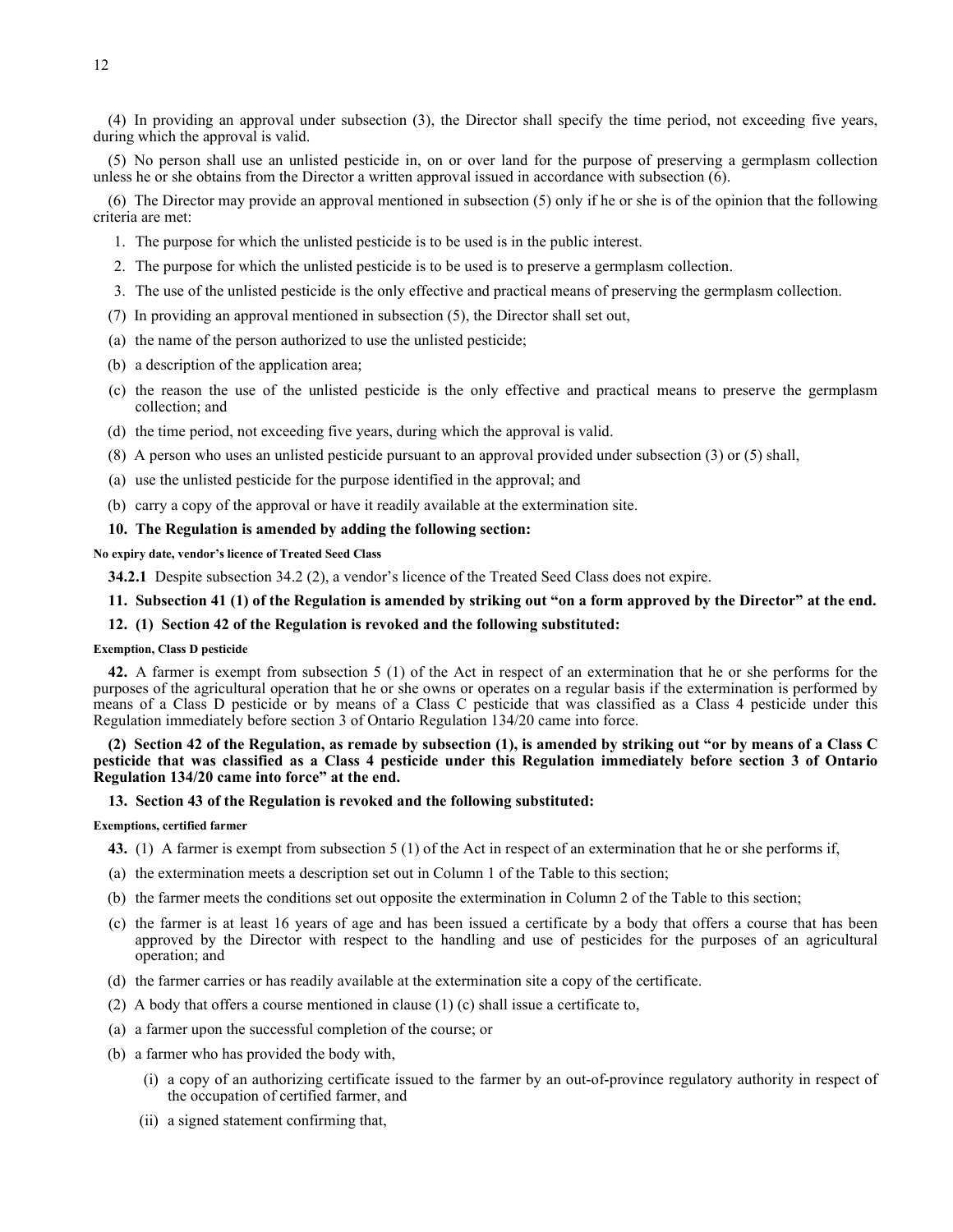- (A) the farmer holds the authorizing certificate mentioned in subclause (i) and that it has not expired or been cancelled, suspended or revoked,
- (B) the farmer has obtained the training material for the course mentioned in clause (1) (c), and
- (C) the farmer is, in his or her own opinion, knowledgeable about the legislation and regulations that govern the practice of the occupation of certified farmer in Ontario.

(3) The certificate issued under subsection (2) shall expire on the earliest of 60 months after the day on which the certificate is issued and the expiry date, if any, indicated on the authorizing certificate.

(4) For the purposes of subsection (3), the Director may specify a period of time other than 60 months if the Director considers it to be appropriate in the circumstances.

|      |                                                                                                                                                                                                                                                                  | <b>TABLE</b>                                                                                                                                                                                                                                                                                                                                                                                                                                                                                                                                                                                                                                                                                                                                                                                                                                                                                                                                                                                                   |
|------|------------------------------------------------------------------------------------------------------------------------------------------------------------------------------------------------------------------------------------------------------------------|----------------------------------------------------------------------------------------------------------------------------------------------------------------------------------------------------------------------------------------------------------------------------------------------------------------------------------------------------------------------------------------------------------------------------------------------------------------------------------------------------------------------------------------------------------------------------------------------------------------------------------------------------------------------------------------------------------------------------------------------------------------------------------------------------------------------------------------------------------------------------------------------------------------------------------------------------------------------------------------------------------------|
| Item | Column 1                                                                                                                                                                                                                                                         | Column <sub>2</sub>                                                                                                                                                                                                                                                                                                                                                                                                                                                                                                                                                                                                                                                                                                                                                                                                                                                                                                                                                                                            |
|      | Description of extermination that may be performed                                                                                                                                                                                                               | Conditions related to the extermination                                                                                                                                                                                                                                                                                                                                                                                                                                                                                                                                                                                                                                                                                                                                                                                                                                                                                                                                                                        |
| 1.   | A fumigation of groundhog burrows performed in<br>the ground for the purpose of controlling<br>groundhogs by means of a fumigant gas with a label<br>that indicates that it contains aluminum phosphide.                                                         | 1. The extermination must be performed for the purposes of the agricultural<br>operation owned or operated on a regular basis by the farmer who is exempt<br>under subsection 43 (1).<br>2. The farmer must ensure that.<br>i. the burrows do not open into a building,<br>ii. all burrow entrances are at least 30 metres from a building, and<br>iii. the farmer and every other person present have adequate respiratory<br>protection during the introduction of the fumigant gas.                                                                                                                                                                                                                                                                                                                                                                                                                                                                                                                         |
| 2.   | Any of the following exterminations:<br>1. An extermination performed by means of a Class<br>B pesticide that is not a fumigant gas.<br>2. An extermination performed by means of a Class<br>C pesticide.<br>3. An extermination described in subsection 67 (1). | 1. The extermination must be performed for the purposes of the agricultural<br>operation owned or operated on a regular basis by the farmer who is exempt<br>under subsection 43 (1).<br>2. If the extermination is a structural extermination, the farmer must meet<br>the following conditions:<br>i. If the extermination is performed by means of a pesticide with a label that<br>indicates that it contains 4-amino-pyridine, strychnine or zinc phosphide, he<br>or she must meet the requirements set out in subsections 66 (1) and (2).<br>ii. If the extermination is an extermination mentioned in subsection $67(1)$ ,<br>the farmer must meet the requirements set out in subsection $67(3)$ and<br>another farmer who meets the conditions set out in clauses $43(1)(c)$ and $(d)$<br>or a licensed exterminator whose licence authorizes the performance of the<br>extermination must be present during the extermination.<br>3. The extermination must not be performed by aerial application. |
| 3.   | A land extermination performed by means of one of<br>the following:<br>1. A Class B pesticide that is not a fumigant gas.<br>2. A Class C pesticide.<br>3. A Class D pesticide.                                                                                  | 1. The extermination must be performed for the purposes of an agricultural<br>operation other than the operation that is owned or operated on a regular<br>basis by the farmer who is exempt under subsection 43 (1).<br>2. If the farmer who is exempt under subsection 43 (1) uses a piece of<br>equipment to apply the pesticide, only one piece of equipment must be used<br>at any time and that equipment must be normally used on an agricultural<br>operation that he or she owns or operates on a regular basis.<br>3. No money must be paid for the extermination.<br>4. The extermination must not be performed by aerial application.<br>5. The farmer who is exempt under subsection 43 (1) must not be assisted in<br>the performance of the extermination by any person other than another<br>farmer who meets the conditions set out in clauses $43$ (1) (c) and (d).                                                                                                                          |

# **14. The Table to section 44 of the Regulation is revoked and the following substituted:**

| Item | Column 1                                                 | Column 2                                                                    |
|------|----------------------------------------------------------|-----------------------------------------------------------------------------|
|      | Conditions related to the performance of the             | Conditions related to the supervision                                       |
|      | extermination                                            |                                                                             |
|      | 1. The farmer must not,                                  | 1. The supervising farmer must be present at the extermination site or the  |
|      | i. purchase, recommend or select the pesticide,          | supervising farmer must,                                                    |
|      | ii. select the application rate of the pesticide,        | i. provide the supervisee with written instructions for the proper use of   |
|      | iii. calibrate equipment used to apply the pesticide,    | the pesticide,                                                              |
|      | iv. select the appropriate means of storage of the       | ii. ensure that the instructions are readily available at the extermination |
|      | pesticide,                                               | site.                                                                       |
|      | v. select the appropriate means of disposal or recycling | iii. be available for immediate response through an effective               |
|      | of an empty container that has held the pesticide, or    | communication system, and                                                   |
|      | vi. transport or dispose of the pesticide that has       | iv. be able to attend at the extermination site to respond to an emergency  |
|      | become waste.                                            | situation within a period of time that is reasonable in the circumstances.  |
|      | 2. If the farmer uses a Class B or C pesticide with a    | 2. The supervising farmer must not supervise, at any one time, more than    |
|      | label that indicates that it contains 4-amino-pyridine,  | three farmers who are exempt under subsection 44 (1).                       |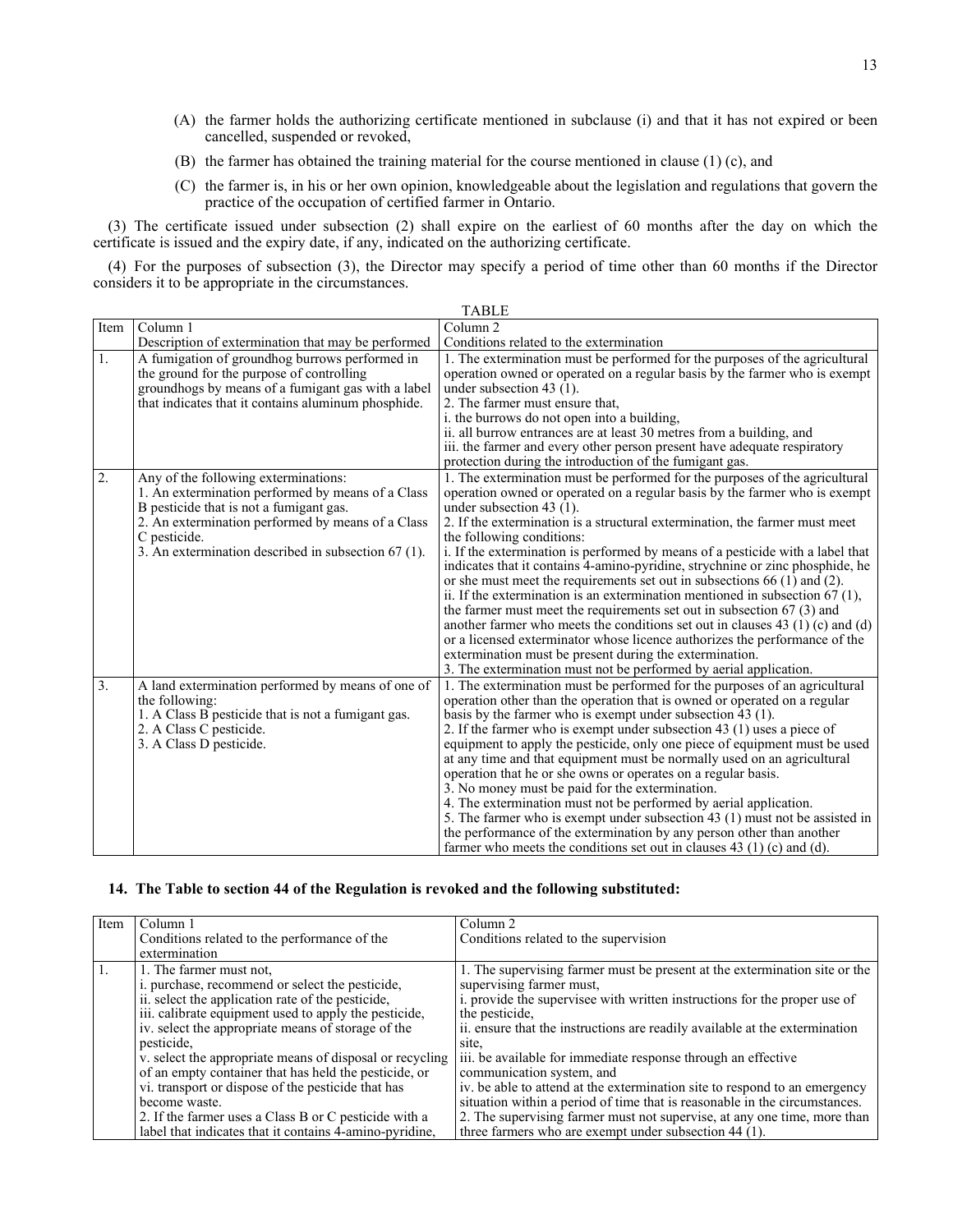| strychnine or zinc phosphide in a structural        | 3. The supervising farmer must ensure that the use, storage,               |
|-----------------------------------------------------|----------------------------------------------------------------------------|
| extermination, he or she must meet the requirements | transportation and disposal of pesticides for the purposes of the          |
| set out in subsections $66(1)$ and $(2)$ .          | agricultural operation are carried out in accordance with the Act and this |
| 3. The farmer must not perform an extermination     | Regulation.                                                                |
| mentioned in subsection $67(1)$ .                   | 4. The supervising farmer must ensure that the conditions applicable to    |
|                                                     | the extermination set out in Column 2 of the Table to section 43 are met.  |

**15. (1) Subsection 45.1 (1) of the Regulation is amended by striking out "Class 12" in the portion before clause (a) and substituting "Class E".**

**(2) Subclause 45.1 (1) (a) (ii) of the Regulation is amended by striking out "within the last 60 months or within such other period of time as may be specified by the Director".**

**(3) Subsection 45.1 (2) of the Regulation is revoked and the following substituted:**

(2) Subsection (1) does not apply to a person unless the person is performing the extermination on a farm property that is identified in a pest risk assessment report referred to in paragraph 3 of subsection 98 (2) that was provided to the treated seed sales representative, vendor or custom seed treater in respect of the Class 12 pesticide.

**(4) Subsection 45.1 (2) of the Regulation, as remade by subsection (3), is amended by striking out "paragraph 3 of subsection 98 (2)" and substituting "subsection 98.3 (2)" and by striking out "Class 12" and substituting "Class E".**

**(5) Subsection 45.1 (3) of the Regulation is amended by striking out "Class 12" wherever it appears and substituting in each case "Class E".**

**(6) Subclause 45.1 (3) (a) (ii) of the Regulation is amended by striking out "pest assessment report" and substituting "pest risk assessment report".**

**(7) Subclause 45.1 (3) (a) (iii) of the Regulation is amended by striking out "subsection 45.2 (1)" and substituting "section 45.2".**

# **(8) Paragraph 2 of subsection 45.1 (4) of the Regulation is revoked and the following substituted:**

- 2. The supervisee must have received instructions respecting the extermination that include the following:
	- i. The location of each application area in or on which the Class 12 pesticide is to be used at the farm property.
	- ii. The application rate of each Class 12 pesticide to be used in the extermination.
	- iii. The directions referred to in subsection 9.1 (3) with respect to the use of each Class 12 pesticide to be used in the extermination and instructions to comply with those directions.

**(9) Paragraph 2 of subsection 45.1 (4) of the Regulation, as remade by subsection (8), is amended by striking out "Class 12" wherever it appears and substituting in each case "Class E".**

**(10) Clause 45.1 (5) (a) of the Regulation is amended by striking out "written".**

**(11) Clause 45.1 (5) (a) of the Regulation, as amended by subsection (10), is amended by striking out "Class 12" and substituting "Class E".**

**(12) Clause 45.1 (5) (c) of the Regulation is revoked.**

**(13) Clause 45.1 (5) (e) of the Regulation is amended by striking out "subsections 9.1 (1) and (3)" and substituting "subsection 9.1 (3)".**

**(14) Clause 45.1 (5) (e) of the Regulation, as amended by subsection (13), is amended by striking out "Class 12" and substituting "Class E".**

**(15) Subsection 45.1 (6) of the Regulation is amended by striking out "Class 12" wherever it appears and substituting in each case "Class E".**

**(16) Paragraph 3 of subsection 45.1 (6) of the Regulation is amended by striking out "Pest Assessment Guideline" wherever it appears and substituting in each case "Pest Risk Assessment Guideline".**

**(17) Subsection 45.1 (7) of the Regulation is revoked.**

**(18) Subsection 45.1 (8) of the Regulation is amended by striking out "Class 12" wherever it appears and substituting in each case "Class E".**

**(19) Subparagraph 3 iii of subsection 45.1 (8) of the Regulation is revoked.**

**(20) Paragraph 5 of subsection 45.1 (8) of the Regulation is revoked and the following substituted:**

5. The name of the Class 12 pesticide used in the extermination or the name of the custom seed treater who treated the Class 12 pesticide used in the extermination.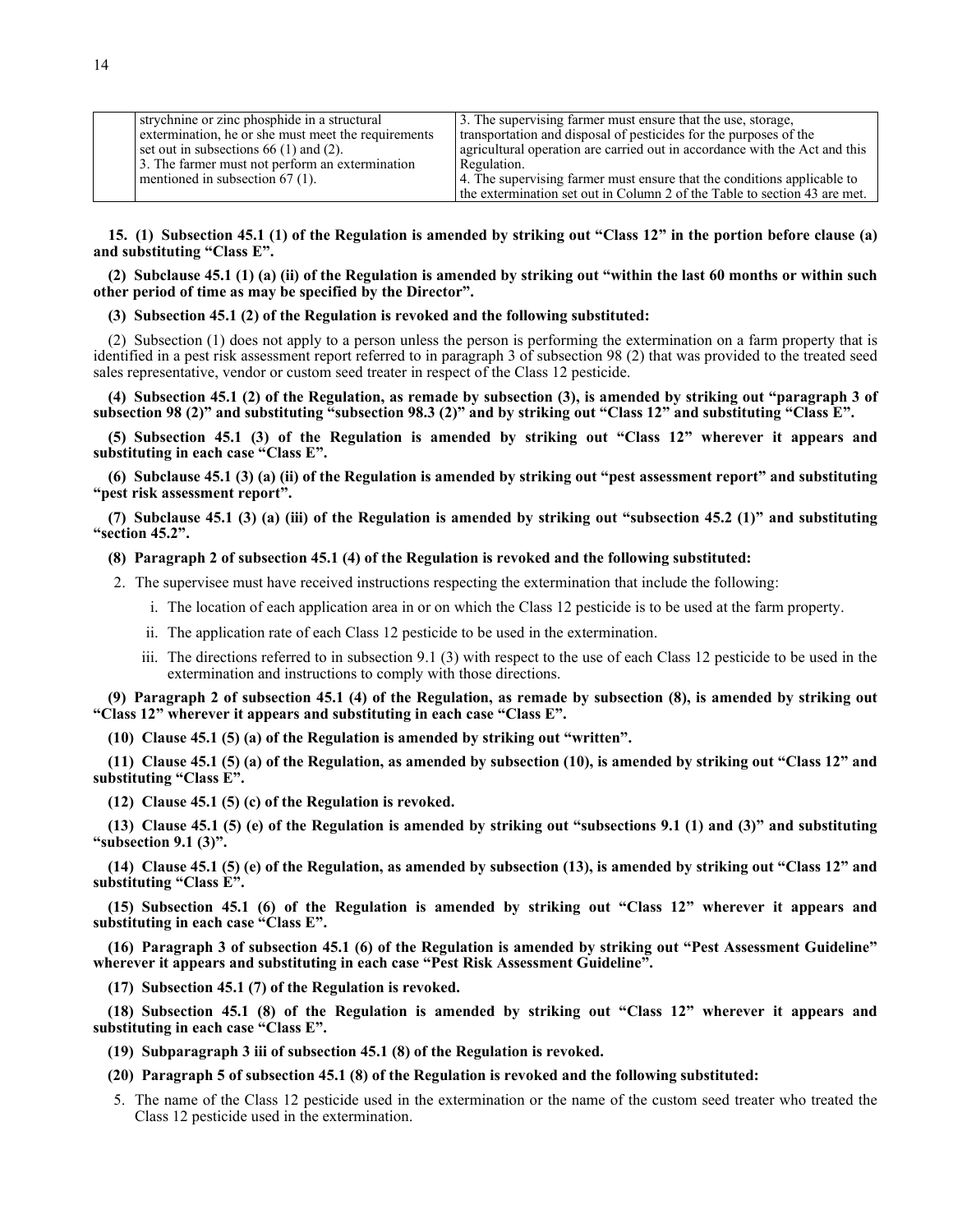**(21) Paragraph 5 of subsection 45.1 (8) of the Regulation, as remade by subsection (20), is amended by striking out "Class 12" wherever it appears and substituting in each case "Class E".**

- **(22) Paragraph 7 of subsection 45.1 (8) of the Regulation is amended by striking out "and expiry date".**
- **(23) Paragraph 8 of subsection 45.1 (8) of the Regulation is amended by striking out "and expiry date".**
- **(24) Clause 45.1 (9) (b) of the Regulation is revoked.**
- **(25) Clause 45.1 (9) (c) of the Regulation is revoked and the following substituted:**
- (c) keep a copy of each pest risk assessment report referred to in subparagraph 98 (2) 3 ii and each written declaration referred to in subparagraph 98 (2) 3 iii that relates to the extermination for a period of at least two years after the extermination is complete; and

**(26) Clause 45.1 (9) (c) of the Regulation, as remade by subsection (25), is amended by striking out "subparagraph 98 (2) 3 ii" and substituting "paragraph 2 of subsection 98.3 (2)" and by striking out "subparagraph 98 (2) 3 iii" and substituting "paragraph 3 of subsection 98.3 (2)".**

### **16. (1) Section 45.2 of the Regulation is revoked and the following substituted:**

#### **Use of seeds treated by custom seed treaters**

**45.2** A Class 12 pesticide treated by a custom seed treater shall not be used in an extermination for the purposes of an agricultural operation unless the following criteria are met:

- 1. The person who requested the seed treating service provided the custom seed treater with the information and documents referred to in paragraph 3 of subsection 98 (2) that are required to be provided by a person mentioned in that subsection.
- 2. The custom seed treater provided to the person who requested the seed treating service a written confirmation, in a form approved by the Director, that the person who requested the seed treating service provided a copy of the pest risk assessment report to the custom seed treater.

# **(2) Section 45.2 of the Regulation, as remade by subsection (1), is amended by striking out "Class 12" in the portion before paragraph 1 and substituting "Class E" and by striking out "paragraph 3 of subsection 98 (2)" in paragraph 1 and substituting "subsection 98.3 (2)".**

### **17. (1) Clause 46 (3) (b) of the Regulation is revoked and the following substituted:**

(b) a copy of a document confirming that within the previous 24 months the Director has been satisfied that the technician has qualifications equivalent to having successfully completed the course mentioned in clause (a).

# **(2) Item 1 of the Table to section 46 of the Regulation is amended by striking out "Class 2" in subparagraph 1 iii of Column 2 and substituting "Class B".**

## **(3) Item 1 of the Table to section 46 of the Regulation is amended by striking out subparagraph 1 iv of Column 2 and substituting the following:**

- iv. Perform an extermination mentioned in subsection 66 (1), except in the presence of a licensed exterminator authorized to use the pesticide.
- v. Use a Class C rodenticide with a label that indicates that mixing or dilution is required in order for the pesticide to be used, except in the presence of a licensed exterminator authorized to use the pesticide.
- vi. Use a Class C pesticide for a purpose that is indicated as a restricted use on the label.
- vii. Perform an extermination mentioned in subsection 67 (1).

**(4) Item 2 of the Table to section 46 of the Regulation is amended by striking out "Class 2" in paragraph 3 of Column 2 and substituting "Class B".**

# **(5) Item 2 of the Table to section 46 of the Regulation is amended by adding the following paragraphs in Column 2:**

- 4. Use a Class C or D pesticide, except in the presence of a licensed exterminator authorized to use the pesticide.
- 5. Perform an extermination mentioned in subsection 67 (1).

## **18. (1) Subsection 47 (1) of the Regulation is amended by striking out the portion before clause (a) and substituting the following:**

#### **Assistance to exterminator**

(1) If an exterminator requires assistance in the performance of an extermination to which subsection 5 (1) of the Act applies, no person, other than a licensed exterminator authorized to perform the extermination, shall assist with the extermination unless,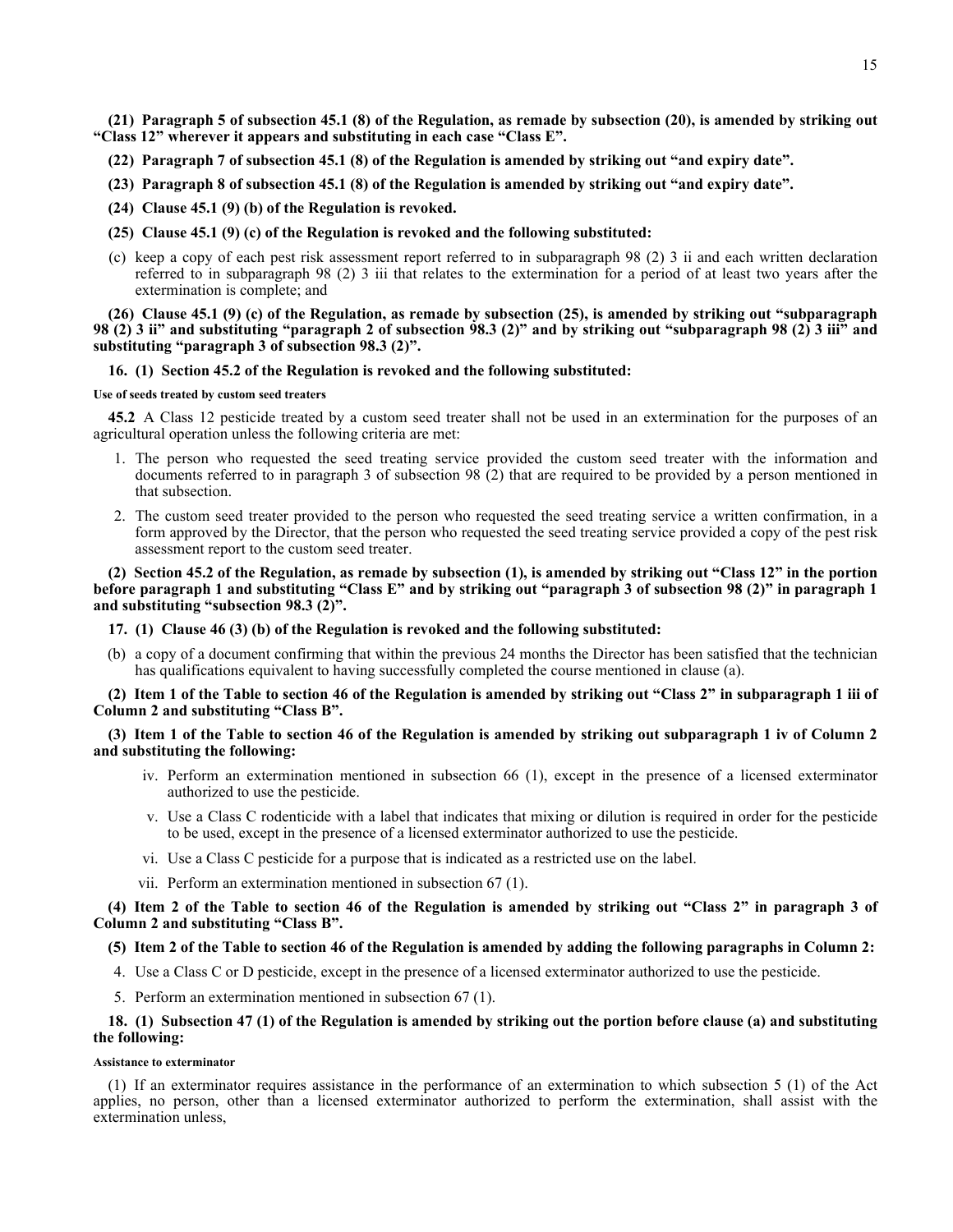. . . . . . . .

## **(2) Clause 47 (5) (b) of the Regulation is revoked and the following substituted:**

(b) a copy of a document confirming that within the previous 24 months the Director has been satisfied that the technician has qualifications equivalent to having successfully completed the course mentioned in clause (a).

### **19. Clause 50 (3) (c) of the Regulation is amended by striking out "Class 2 or 3" and substituting "Class B or C".**

**20. (1) Clause 51 (a) of the Regulation is amended by striking out "Class 5, 6 or 7" in the portion before subclause (i) and substituting "Class D".**

### **(2) Clause 51 (b) of the Regulation is revoked and the following substituted:**

(b) if the extermination is a structural extermination, a Class D pesticide with a label that indicates that it contains no active ingredient other than a soap or a mineral oil or silicon dioxide, also called diatomaceous earth.

# **21. (1) Paragraph 5 of Column 2 of item 1 of the Table to section 53 of the Regulation is revoked and the following substituted:**

- 5. Any other insecticide that is not a fumigant gas and that has a label that indicates use in the extermination of pests associated with the commodity being fumigated.
- **(2) Item 1 of the Table to section 53 of the Regulation is amended by adding the following paragraph in Column 2:**

6. A Class C pesticide that is a fumigant gas.

**(3) Item 3 of the Table to section 53 of the Regulation is amended by adding the following paragraph in Column 3:**

3. A land extermination mentioned in subsection 71 (3).

**(4) Paragraph 1 of Column 2 of item 6 of the Table to Section 53 of the Regulation is revoked and the following substituted:**

1. Class B pesticides that are fumigant gases.

**22. Clause 54 (1) (b) of the Regulation is amended by striking out "Class 5, 6 or 7" and substituting "Class D".**

**23. (1) Clause 55 (1) (b) of the Regulation is amended by striking out "Class 2, 3, 4, 5, 6 or 7" and substituting "Class B, C or D".**

**(2) Clause 55 (1) (c) of the Regulation is amended by striking out "Class 2 pesticide" at the end and substituting "Class B pesticide that is a fumigant gas".**

**(3) Clause 55 (2) (c) of the Regulation is amended by striking out "Class 3, 4, 5, 6 or 7 pesticide" at the end and substituting "Class B, C or D pesticide that is not a fumigant gas".**

## **24. (1) Clause 56 (1) (b) of the Regulation is revoked and the following substituted:**

- (b) subject to subsection (2), the person performs the extermination in groundhog burrows in the ground by means of a fumigant gas with a label that indicates that it contains aluminum phosphide for the purpose of controlling groundhogs.
- **(2) Clause 56 (2) (b) of the Regulation is amended by striking out "10" and substituting "30".**

**25. (1) Subsection 58 (1) of the Regulation is amended by adding "Subject to subsection (3)" at the beginning of the portion before paragraph 1 and by striking out "Class 2 pesticide" in the portion before paragraph 1 and substituting "Class B pesticide that is a fumigant gas".**

### **(2) Subsections 58 (2) and (3) of the Regulation are revoked and the following substituted:**

(2) For greater certainty, a Class B pesticide that is a fumigant gas is prescribed for the purposes of subsection 7 (1) of the Act if the pesticide is used in a structural extermination to destroy bees.

(3) Subsection 7 (1) of the Act does not apply with respect to a fumigation mentioned in paragraph 2 of subsection (1) if the extermination is performed by a licensed exterminator of the Fumigation Commodity or Fumigation General class and the licensee complies with sections 59 and 63.

(4) Sections 59 and 63 do not apply to the holder of a permit who is performing a fumigation mentioned in paragraph 2 of subsection (1) that is authorized by the permit, except to the extent the Director imposes one or more of the requirements set out in those sections as a condition of the permit.

# **26. Clause 60 (1) (a) of the Regulation is amended by adding "Class B pesticide that is a" before "fumigant gas".**

**27. (1) Section 61 of the Regulation is amended by striking out "professional engineer" wherever it appears and substituting in each case "licensed engineering practitioner".**

**(2) Section 61 of the Regulation is amended by adding the following subsection:**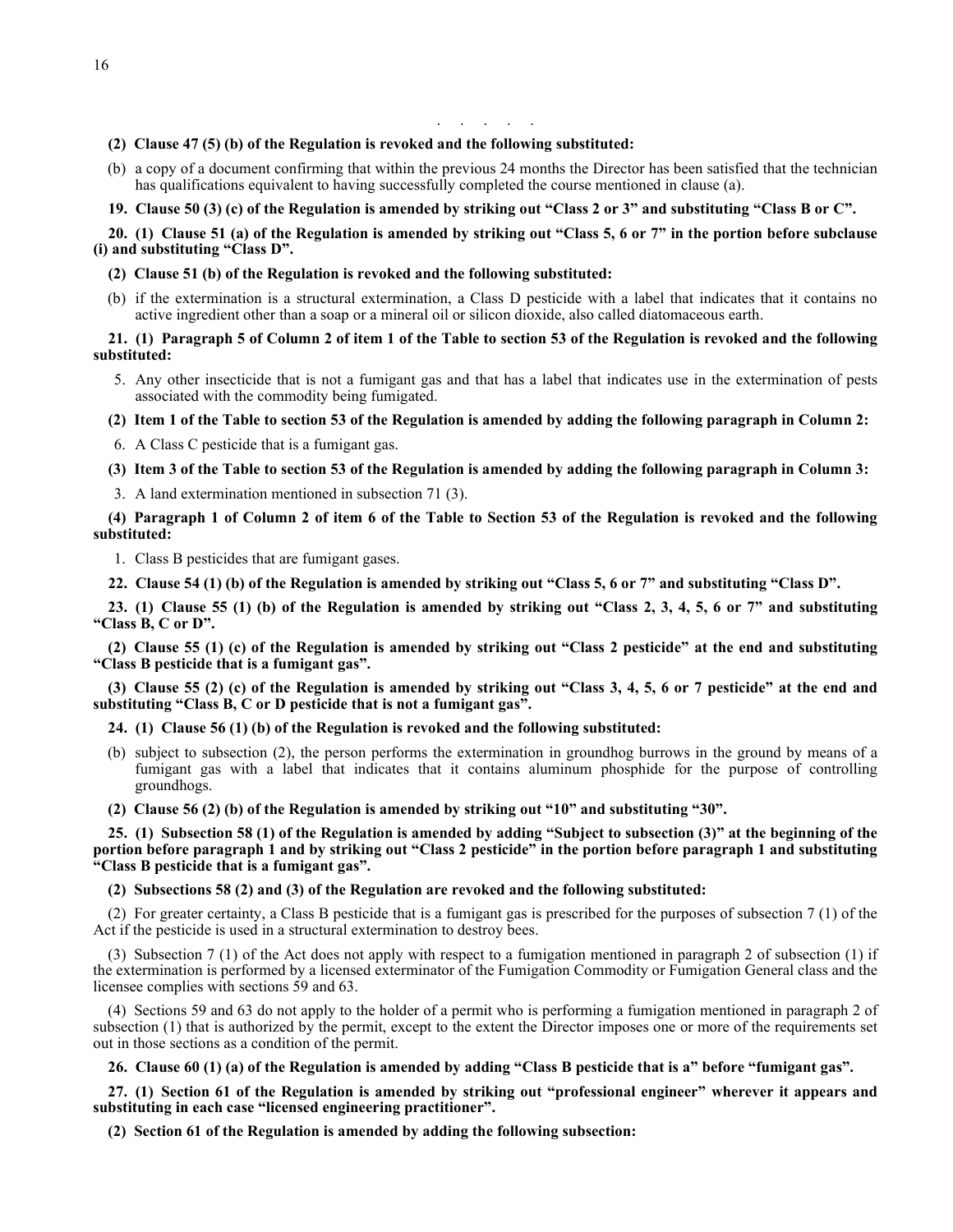(0.1) In this section,

"licensed engineering practitioner" means a person who holds a licence, limited licence or temporary licence under the *Professional Engineers Act*.

**28. Clause 62 (1) (a) of the Regulation is amended by adding "Class B pesticide that is a" before "fumigant gas".**

**29. Subsection 63 (1) of the Regulation is amended by adding "Class B pesticide that is a" before "fumigant gas" in the portion before paragraph 1.**

**30. Clause 64 (c) of the Regulation is amended by striking out "10" and substituting "30".**

**31. (1) Subsection 65 (1) of the Regulation is amended by adding "and" at the end of clause (a), by striking out "and" at the end of clause (b) and by revoking clause (c).**

**(2) Subsection 65 (2) of the Regulation is amended by adding the following clause:**

- (0.a) the exterminator shall ensure that the fumigant gas or chloropicrin used in the fumigation is enclosed during the fumigation under a covering that suppresses the release of gas;
	- **(3) Section 65 of the Regulation is amended by adding the following subsection:**

(3) This section applies, with necessary modifications, to a land extermination that is performed by means of chloropicrin.

**32. (1) Section 66 of the Regulation is amended by striking out "If a pesticide containing" at the beginning of the portion before clause (a) and substituting "If a pesticide with a label that indicates that it contains".**

**(2) Clause 66 (c) of the Regulation is revoked.**

**(3) Section 66 of the Regulation is amended by adding the following subsections:**

(2) A person who performs a structural extermination using a pesticide with a label that indicates that it contains 4-aminopyridine, strychnine or zinc phosphide shall,

- (a) prepare a record, during the extermination, of each location where the pesticide is placed and keep the record for at least two years after the extermination is complete;
- (b) if the structural extermination is performed for an operator, give a copy of the record mentioned in clause (a) to the operator after the extermination is complete; and
- (c) if the Director requests a copy of the record mentioned in clause (a) during the two years following the completion of the extermination, give it to the Director as soon as practicable.
- (3) An operator shall,
- (a) keep a copy of a record given under clause (2) (b) for at least two years after the extermination is complete; and
- (b) if the Director requests a copy of the record mentioned in clause (a) during the two years following the completion of the extermination, give it to the Director as soon as practicable.

## **33. (1) Subsection 67 (1) of the Regulation is revoked and the following substituted:**

**Structural exterminations, specified suspensions in air or fumigants**

- (1) This section applies to a structural extermination performed by means of,
- (a) a Class B fumigant that is not a fumigant gas;
- (b) a Class B suspension in air;
- (c) a Class C suspension in air with a label that indicates entrances to the area where the extermination is to be performed are to be locked, barricaded or posted with signs; or
- (d) a Class C fumigant with a label that indicates entrances to the area where the extermination is to be performed are to be locked, barricaded or posted with signs.

# **(2) Subsection 67 (2) of the Regulation is amended by striking out the portion before clause (a) and substituting the following:**

(2) Unless a person who performs an extermination mentioned in subsection (1) is exempt under section 43, the person shall,

. . . . . .

**(3) Clause 67 (2) (a) of the Regulation is amended by adding "Fumigation Commodity," before "Greenhouse/Interior Plant".**

**(4) Subsections 67 (3), (4), (5) and (6) of the Regulation are revoked and the following substituted:**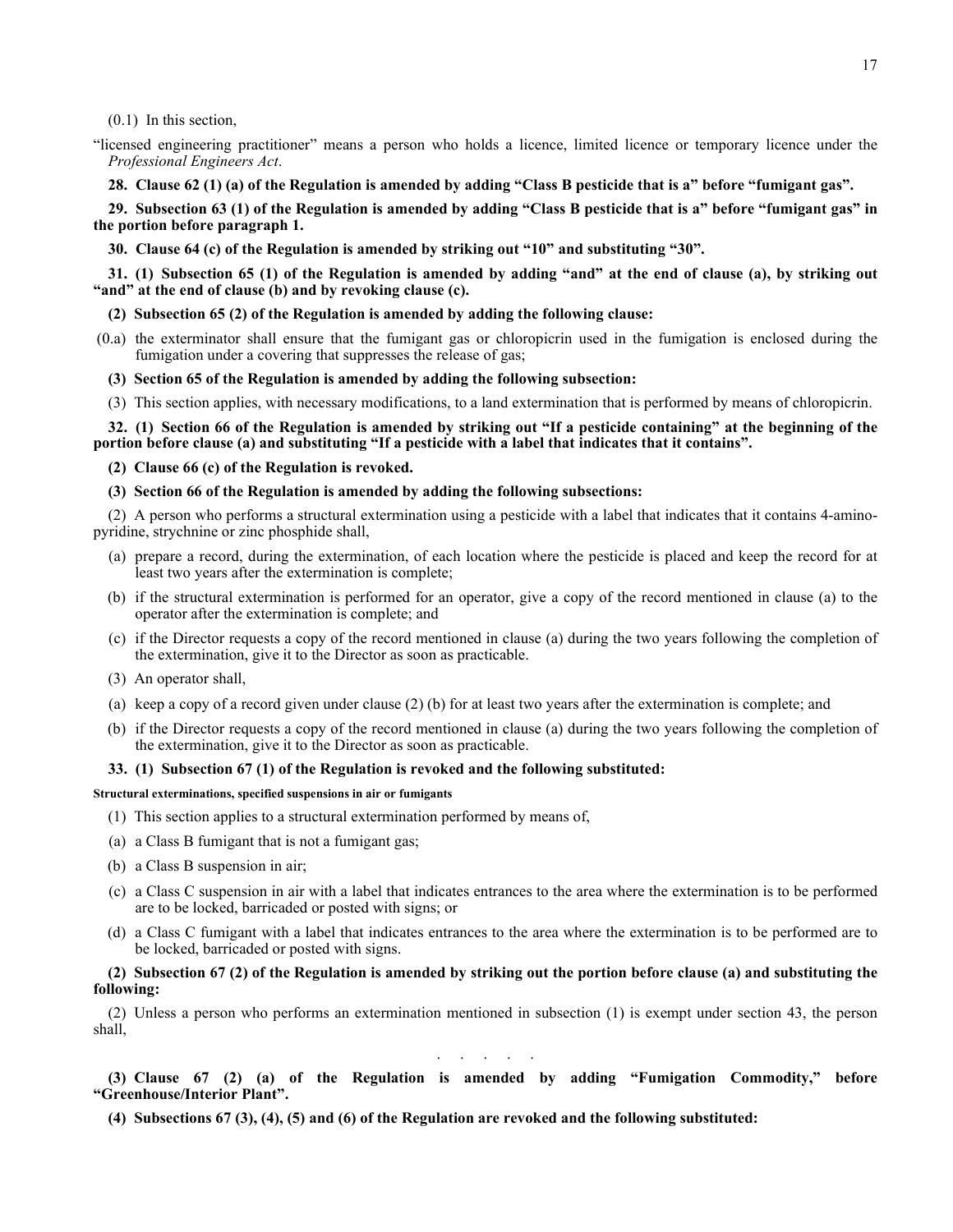- (3) A person who performs an extermination mentioned in subsection (1) shall,
- (a) before introduction of the pesticide,
	- (i) lock, from the outside, all doors leading into the building in which the extermination is to be performed, except for the door that the person who performs the extermination will use for access,
	- (ii) post Sign B, referred to in the Table to subsection 1 (5), on the outside of all doors leading into the building, and
	- (iii) ensure that the building is vacant of humans and animals, other than the pests being exterminated; and
- (b) after introduction of the pesticide,
	- (i) leave the building and lock the remaining unlocked door,
	- (ii) ensure that no person other than emergency personnel or a person authorized under this section to be present during the extermination enters the building until the building is free of the suspension in air or fumigant, and
	- (iii) ensure that a person mentioned in subclause (ii) who enters the building in which the extermination is being performed, or any building physically attached to that building, uses adequate respiratory protection and is accompanied by at least one other person mentioned in subclause (ii) who also uses adequate respiratory protection.

## **34. The Regulation is amended by adding the following section:**

### **Signs, requirement to post**

**67.1** Section 74 applies to a person who performs a structural extermination that involves the use of a pesticide in, on or over land for the purposes of destroying, preventing or controlling arthropods that bite, sting, are venomous or carry disease, unless the area where the extermination is to be performed is less than one square metre or does not extend more than one metre from the structure.

# **35. The Regulation is amended by adding the following section immediately after the heading "Land Exterminations":**

#### **Deemed land extermination**

**67.2** A structural extermination is deemed to be a land extermination for the purposes of the Act and this Regulation if,

- (a) the extermination is performed to destroy, prevent or control plants in order to prevent damage to the structural integrity of a building or other structure that is not part of a public work; and
- (b) the potential damage caused to the building or structure by the plants would place the health or safety of a person at risk.

**36. (1) Item 2 of the Table to subsection 68 (1) of the Regulation is amended by striking out "fumigant gas that contains" in Column 2 and substituting "fumigant gas with a label that indicates that it contains".**

**(2) Item 3 of the Table to subsection 68 (1) of the Regulation is amended by adding the following after "Use in a structural extermination mentioned in section 57" in Column 3:**

Use in a land extermination described in section 67.2.

Use in a land extermination for the purpose of maintaining rights of way or easements that are not related to a public work.

**(3) Item 5 of the Table to subsection 68 (1) of the Regulation is revoked and the following substituted:**

| Landscape | All pesticides, except for | Use in a land extermination to maintain ornamental plants           |
|-----------|----------------------------|---------------------------------------------------------------------|
|           | fumigant gases.            | intended for sale.                                                  |
|           |                            | Use in a land extermination on residential, recreational,           |
|           |                            | commercial or public land for one of the following uses:            |
|           |                            | 1. Use to maintain turf or ornamental plantings.                    |
|           |                            | 2. Use on the outside of buildings or structures for the purpose of |
|           |                            | exterminating pests directly associated with turf or ornamental     |
|           |                            | plantings.                                                          |
|           |                            | 3. Use for the purpose of maintaining treed areas not exceeding     |
|           |                            | one hectare in size.                                                |
|           |                            | 4. Use for the purpose of maintaining rights of way or easements    |
|           |                            | that are not related to a public work.                              |
|           |                            | 5. Use for the destruction, prevention or control of vegetation, as |
|           |                            | authorized under section 23, 28 or 29.                              |

# **37. Subsection 68 (2) of the Regulation is amended by striking out "Class 12" and substituting "Class E".**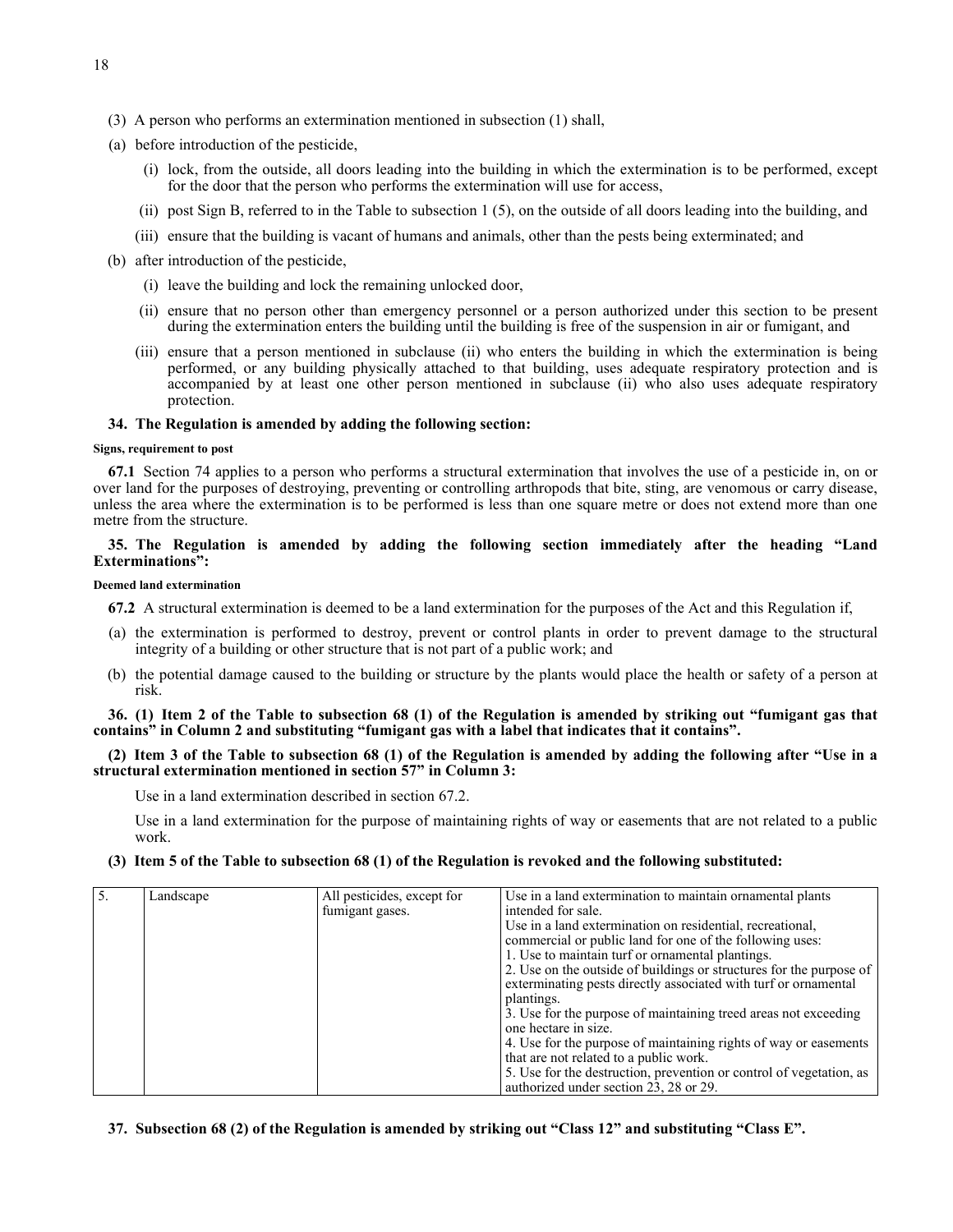# **38. (1) Section 69 of the Regulation is amended by striking out "Class 5, 6 or 7" and substituting "Class B or D".**

# **(2) Section 69 of the Regulation is amended by adding the following subsection:**

(2) Subsection (1) does not apply to a Class B pesticide with a label that indicates that it contains an active ingredient other than capsaicin or capsaicin and related capsaicinoids.

**39. Section 70 of the Regulation is amended by striking out "Class 5, 6 or 7" in the portion before clause (a) and substituting "Class D".**

**40. (1) Subsection 71 (1) of the Regulation is amended by striking out "or" at the end of clause (a), by adding "or" at the end of clause (b) and by adding the following clause:**

(c) he or she exterminates pests that are animals that bite, sting, are venomous or carry disease.

**(2) Subsection 71 (2) of the Regulation is amended by striking out "mosquitoes in their adult stage or other biting flies in their adult stage" at the end and substituting "an arthropod in its terrestrial life stage that bites, stings, is venomous or carries disease".**

### **(3) Section 71 of the Regulation is amended by adding the following subsection:**

(3) A licensed structural exterminator of the Fumigation Soil class is exempt from subsection 5 (1) of the Act with respect to the performance of a land extermination if,

- (a) he or she performs the extermination in soil; and
- (b) only a pesticide that is a fumigant is used for the extermination.

## **41. Section 72 of the Regulation is revoked and the following substituted:**

#### **Permits**

**72.** (1) A pesticide used in a land extermination is prescribed for the purposes of subsection 7 (1) of the Act in any of the following circumstances:

- 1. The pesticide is a Class B or C pesticide with a label that indicates that it contains picloram.
- 2. Subject to subsection (2), the pesticide is a Class B pesticide and the extermination is performed by aerial application.
- 3. The pesticide is a Class C pesticide and the extermination is performed by aerial application in connection with the management of a Crown forest.

(2) Paragraph 2 of subsection (1) does not apply with respect to an extermination performed using Bacillus thuringiensis subspecies kurstaki for the purpose of maintaining a tree canopy, unless the extermination is performed in connection with the management of a Crown forest.

## **42. Subsection 73 (2) of the Regulation is amended by striking out "Class 2 or 3" in the portion before clause (a) and substituting "Class B or C".**

 $TAT$ 

#### **43. (1) The Table to subsection 74 (1) of the Regulation is revoked and the following substituted:**

|                  |                                                                | TABLE                                                                                            |                                            |                                                                                                                                              |
|------------------|----------------------------------------------------------------|--------------------------------------------------------------------------------------------------|--------------------------------------------|----------------------------------------------------------------------------------------------------------------------------------------------|
| Item             | Column 1                                                       | Column <sub>2</sub>                                                                              | Column 3                                   | Column 4                                                                                                                                     |
|                  | Sign                                                           | Person who performs land                                                                         | Application area                           | Pesticide used                                                                                                                               |
|                  |                                                                | extermination                                                                                    |                                            |                                                                                                                                              |
| 1.               | Sign C (Notice — Residential area<br>land extermination)       | Person who is required to hold an<br>exterminator's licence with<br>respect to the extermination | Residential area                           | Pesticide with a label that<br>indicates that its only active<br>ingredients are listed active<br>ingredients.                               |
| 2.               | Sign D (Warning — Residential<br>area land extermination)      | Person who is required to hold an<br>exterminator's licence with<br>respect to the extermination | Residential area                           | Any pesticide other than a<br>pesticide with a label that<br>indicates that its only active<br>ingredients are listed active<br>ingredients. |
| 3.               | $Sign E (Notice - Non-residential$<br>area land extermination) | Any person                                                                                       | Any area that is not a<br>residential area | Pesticide with a label that<br>indicates that its only active<br>ingredients are listed active<br>ingredients.                               |
| $\overline{4}$ . | Sign F (Warning - Non-<br>residential area land extermination) | Any person                                                                                       | Any area that is not a<br>residential area | Any pesticide other than a<br>pesticide with a label that<br>indicates that its only active<br>ingredients are listed active<br>ingredients. |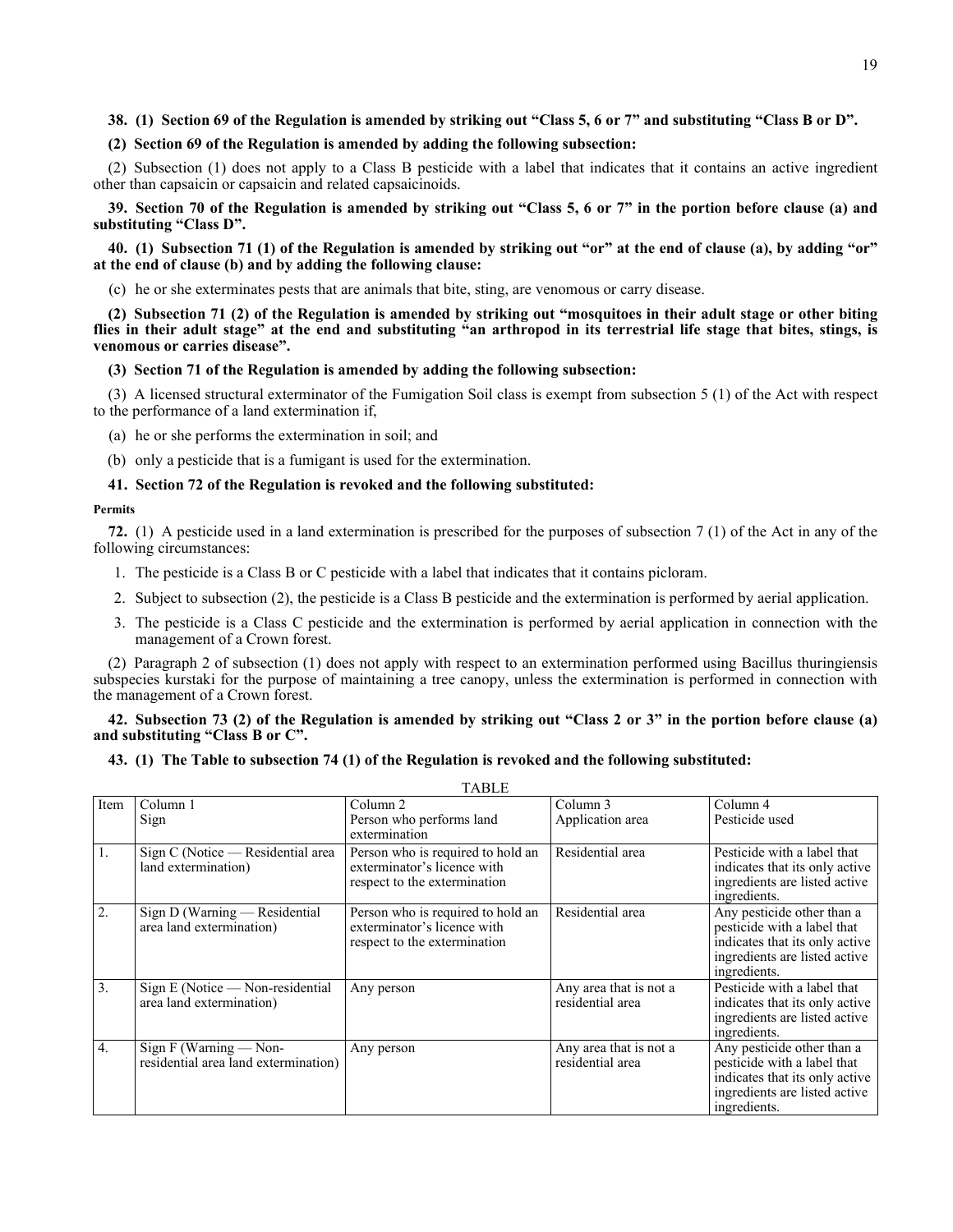**(2) Subsection 74 (2) of the Regulation is amended by striking out "or" at the end of clause (d), by adding "or" at the end of clause (e) and by adding the following clause:**

- (f) the extermination is performed by means of a rodenticide that is secured,
	- (i) within a tamper-resistant bait station, or
	- (ii) in a location that is not accessible to children, pets, livestock or non-target wildlife.

## **(3) Subsection 74 (4) of the Regulation is revoked and the following substituted:**

- (4) Subsection (1) does not apply if the extermination is performed by means of any of the following:
- 1. A Class D pesticide that is one of the following:
	- i. A tree wound dressing.
	- ii. A wood preservative.
	- iii. An insecticide bait that is enclosed by the manufacturer in a plastic or metal container that has been made in a way that prevents or minimizes access to the bait by humans and pets.
	- iv. An injection into trees, stumps or wooden poles.
- 2. A Class B or D pesticide that is an animal repellent used for personal protection.

## **44. Subclause 78 (3) (b) (ii) of the Regulation is revoked and the following substituted:**

- (ii) an outdoor area associated with a residential building, including an apartment building, condominium or longterm care home, but not including a detached house, semi-detached house or rowhouse,
- (ii.1) a portion of a highway that is intended for pedestrian access or other portions where the public is invited to stop, including a rest area or picnic area,

## **45. Section 79 of the Regulation is revoked and the following substituted:**

### **Alternative to non-residential area signs**

**79.** (1) A person who performs a land extermination for which the posting of Sign E or Sign F is required may elect to provide public notice of the extermination in accordance with this section instead of in accordance with section 78 if one or more of the following circumstances applies:

- 1. Complying with the requirements of section 78 would require the posting of more than 20 signs.
- 2. The application area is in a rural area on a highway or on any land over which the public has a general right of access but the application area does not include either of the following:
	- i. A portion of a highway that is intended for pedestrian access.
	- ii. An area where the public is invited to stop, including a rest area or picnic area.
- 3. The application area is in a rural area on land used for the purposes of a public work and the land extermination is to be performed for the benefit of the public work or to allow access to the public work.
- 4. In the opinion of the Director, public access to the application area is sufficiently limited to justify the election.

(2) A person who makes an election under subsection (1) shall, in the case of an application area described in Column 1 of the following Table, comply with the rules set out opposite the application area in Column 2 of the Table:

|      |                  | $1$ $\sim$ $1$ $\sim$ $1$ $\sim$                                                                                                                                                                                                                                                                                                                                                                                                                                                                                                                                                                                                                                                                                                                                                                                                                                                                                                                                                                                           |
|------|------------------|----------------------------------------------------------------------------------------------------------------------------------------------------------------------------------------------------------------------------------------------------------------------------------------------------------------------------------------------------------------------------------------------------------------------------------------------------------------------------------------------------------------------------------------------------------------------------------------------------------------------------------------------------------------------------------------------------------------------------------------------------------------------------------------------------------------------------------------------------------------------------------------------------------------------------------------------------------------------------------------------------------------------------|
| Item | Column 1         | Column 2                                                                                                                                                                                                                                                                                                                                                                                                                                                                                                                                                                                                                                                                                                                                                                                                                                                                                                                                                                                                                   |
|      | Application area | Rules                                                                                                                                                                                                                                                                                                                                                                                                                                                                                                                                                                                                                                                                                                                                                                                                                                                                                                                                                                                                                      |
|      | A golf course.   | 1. Provide written notice to the Director of the election to have this section<br>apply for a period of time specified in the written notice, not exceeding one<br>year. This notice must be given to the Director before any public notice is<br>given and at least one week before the day of the first extermination as<br>indicated in the written notice.<br>2. At least 24 hours but not more than seven days before the extermination<br>begins, post Sign E or F at every entrance to the golf course (including a<br>pedestrian walkway, a multi-use trail crossing and a driveway), each pro<br>shop and each starting tee.<br>3. Provide public notice by at least one of the following means:<br>i. At least 24 hours but not more than seven days before the extermination<br>begins, post Sign E or F at least every 100 metres along the perimeter of a<br>hole used for playing golf on which there is an application area.<br>ii. Except in respect of any property for which there is a barrier that can |

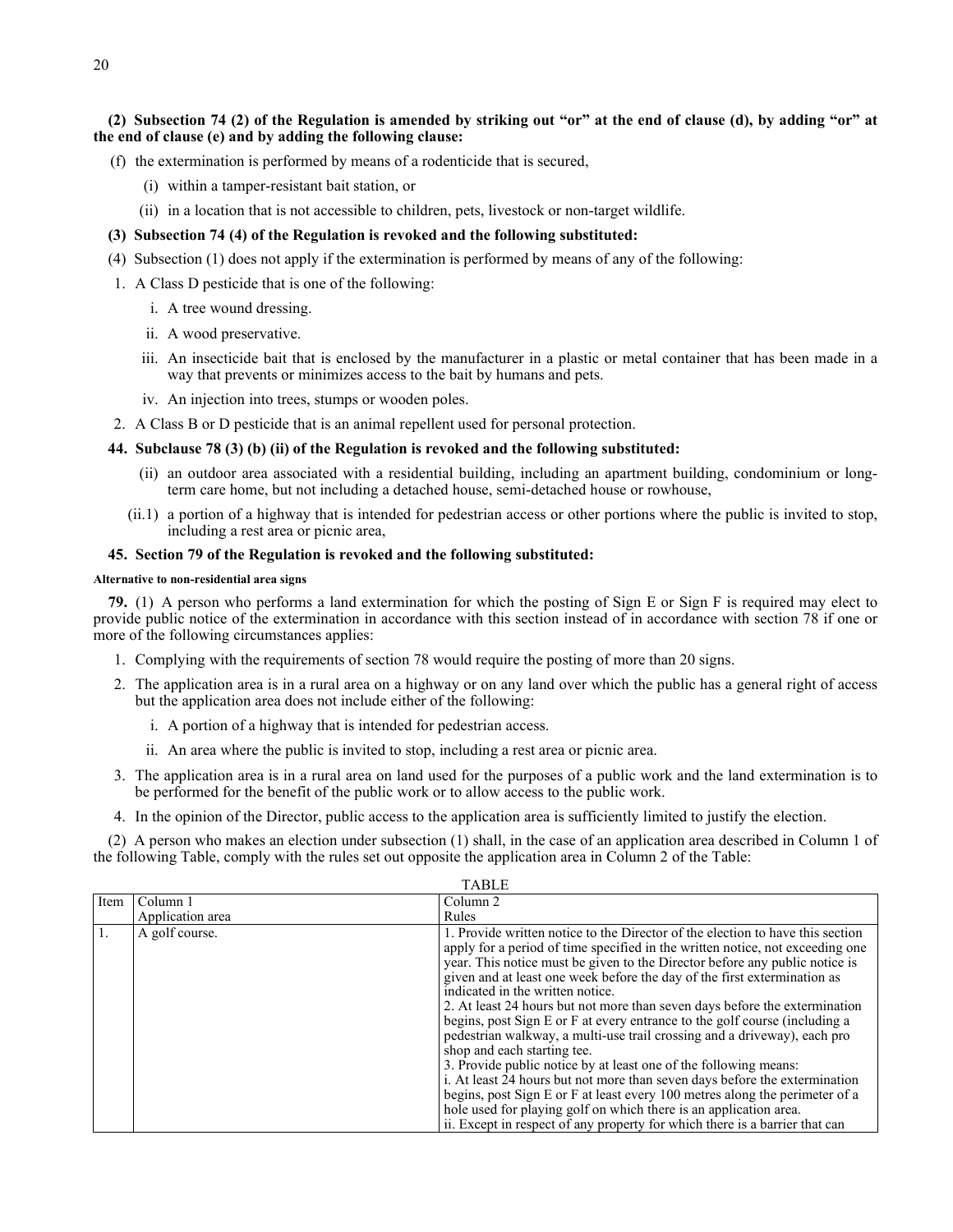|                  |                                                      | reasonably be expected to prevent any person from entering the golf course       |
|------------------|------------------------------------------------------|----------------------------------------------------------------------------------|
|                  |                                                      | from the property, provide written notice to the occupant of each property       |
|                  |                                                      | that abuts the golf course at least one time per calendar year, one week         |
|                  |                                                      | before pesticides are first used at the golf course in the year, setting out the |
|                  |                                                      | following:                                                                       |
|                  |                                                      | A. That pesticides are anticipated to be used at the golf course during the      |
|                  |                                                      | year.                                                                            |
|                  |                                                      | B. The telephone number of a representative of the golf course who can           |
|                  |                                                      | provide more information.                                                        |
|                  |                                                      | C. That the occupant has the option to receive written notice each time a        |
|                  |                                                      | sign is required to be posted under this section.                                |
|                  |                                                      | 4. If an occupant confirms the choice of the option described in sub-            |
|                  |                                                      | subparagraph 2 ii C, provide the written notice 24 hours before the sign is      |
|                  |                                                      | required to be posted.                                                           |
|                  |                                                      | 5. Despite paragraphs 2 and 3, a sign may be posted or a notice provided         |
|                  |                                                      | immediately before the extermination begins, if the extermination is carried     |
|                  |                                                      |                                                                                  |
|                  |                                                      | out by means of a fungicide.                                                     |
| $\overline{2}$ . | An application area that is not a golf course and in | 1. Provide written notice to the Director of the election to have this section   |
|                  | respect of which a Sign E would otherwise be         | apply for a period of time specified in the notice, not exceeding one year.      |
|                  | required to be posted in accordance with section 78. | The notice must be given to the Director before any public notice is given       |
|                  |                                                      | and at least one week before the day of the first extermination as indicated     |
|                  |                                                      | in the written notice.                                                           |
|                  |                                                      | 2. Publish notice in a newspaper of general circulation in the vicinity of the   |
|                  |                                                      | application area at least one week before the extermination begins, repeated     |
|                  |                                                      | monthly until the extermination is complete.                                     |
| 3.               | An application area in respect of which a Sign F     | 1. Provide written notice to the Director of the election to have this section   |
|                  | would otherwise be required to be posted in          | apply for a period of time specified in the notice, not exceeding one year.      |
|                  | accordance with section 78 that is on a highway in a | The notice must be given to the Director before any public notice is given       |
|                  | rural area.                                          | and at least one week before the day of the first extermination as indicated     |
|                  |                                                      | in the written notice.                                                           |
|                  |                                                      | 2. Publish notice in a newspaper of general circulation in the vicinity of the   |
|                  |                                                      | application area at least one week before the extermination begins, repeated     |
|                  |                                                      | monthly until the extermination is complete.                                     |
|                  |                                                      | 3. Provide notice by at least one of the following means:                        |
|                  |                                                      | i. At least one week before the extermination begins, distribution of written    |
|                  |                                                      | notices that meet the requirements of section 80 to the occupant of each         |
|                  |                                                      | property within 100 metres of the application area.                              |
|                  |                                                      | ii. Immediately before the extermination begins, posting a Sign F at least       |
|                  |                                                      | every kilometre along the portion of the highway that is within the              |
|                  |                                                      | application area and at every point where another highway intersects the         |
|                  |                                                      | portion of the highway that is within the application area.                      |
| $\overline{4}$ . | Any application area.                                | Provide public notice by means that are described in a written notice given      |
|                  |                                                      | to the person by the Director, stating that the Director is of the opinion that  |
|                  |                                                      | the means described will provide adequate notice to all persons who may be       |
|                  |                                                      | affected by the extermination.                                                   |
|                  |                                                      |                                                                                  |

(3) In addition to complying with applicable requirements set out in subsection (2), at least 24 hours but not more than seven days before the extermination begins, Sign E or F shall be posted conspicuously at least every 100 metres along the portion of the perimeter of the applicable area described in subsection (4) that contains or abuts one or more of the following areas:

- 1. An outdoor area associated with an educational institution or facility, including a day care facility, nursery school, primary school, high school, private school or post-secondary institution.
- 2. An outdoor area associated with a residential building, including an apartment building, condominium or long-term care home, but not including a detached house, semi-detached house or rowhouse.
- 3. A park.
- 4. A cemetery.
- 5. A campground.
- 6. A path or trail for walking, hiking, bicycling or similar use, but not a path or trail for use by motorized vehicles.
- 7. A portion of a highway that is intended for pedestrian access or other portions where the public is invited to stop, including a rest area or picnic area.
- (4) For the purposes of subsection (3), the applicable area is,
- (a) the application area; or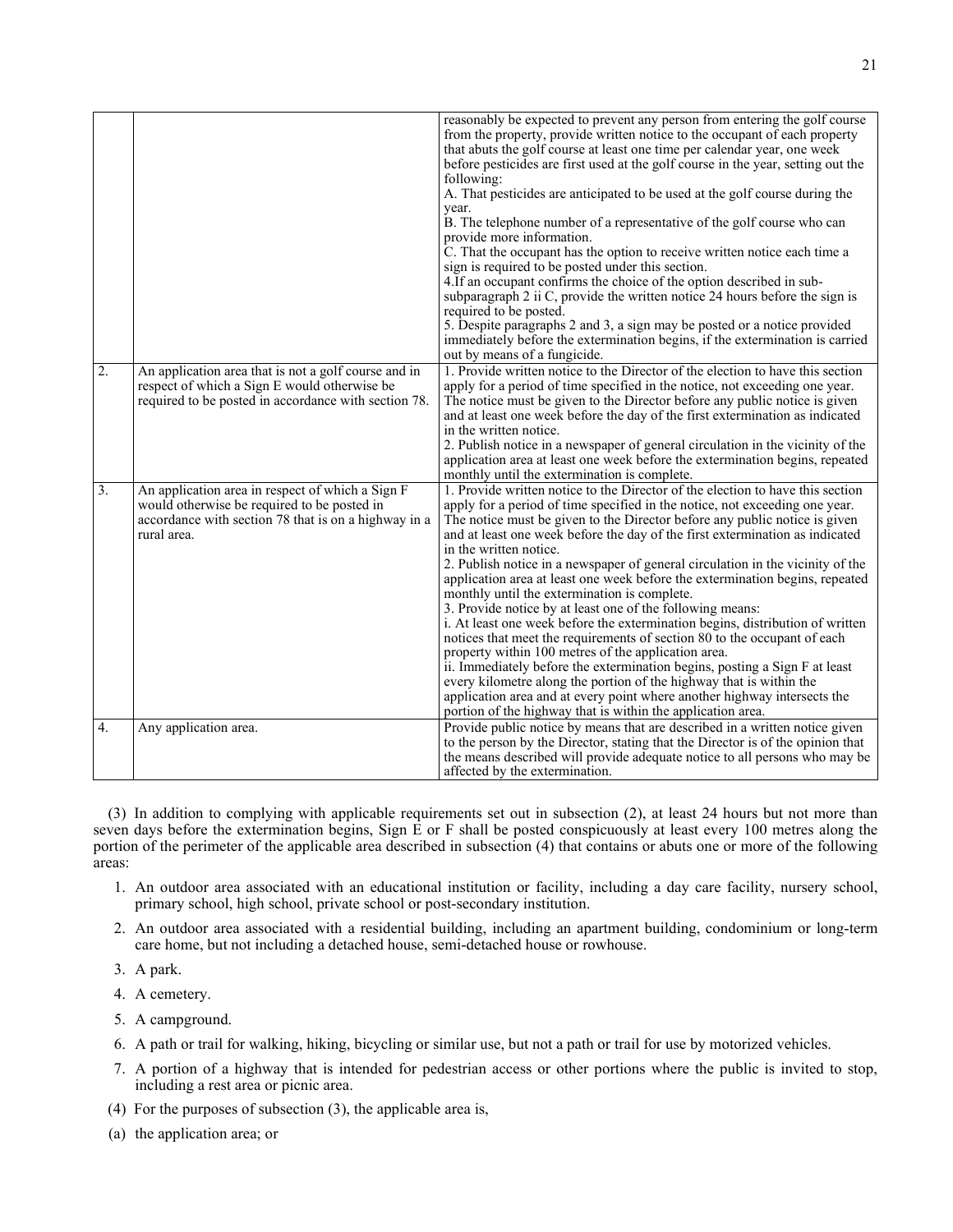(b) if there is a larger area that includes the application area and for which the same person is responsible as for the application area, that larger area.

(5) Subsection (3) does not apply if public notice is provided by means that are described in a written notice given to the person by the Director, as described in Column 2 of item 4 of the Table to subsection (2).

(6) For the purposes of Column 2 of item 4 of the Table to subsection (2), the written notice given by the Director may be in respect of one or more exterminations.

(7) For the purposes of items 2 and 3 of the Table to subsection (2), the publication in a newspaper must be in a prominent location within the newspaper and must be in a column that is at least 10 cm wide.

(8) Items 1, 2, and 3 of the Table to subsection (2) do not apply in the case of a land extermination by aerial application.

## **46. (1) Subsection 80 (1) of the Regulation is revoked and the following substituted:**

(1) A person referred to in section 78 or 79 who is required to provide a written notice or to publish a notice in a newspaper shall include the following in the notice:

- 1. The date on which or range of dates during which the extermination is to take place.
- 2. A description of the application area.
- 3. The name of the pest to be exterminated.
- 4. The name of the Class B, C or D pesticide to be used and the registration number assigned to it under the *Pest Control Products Act* (Canada) or the *Fertilizers Act* (Canada).
- 5. The active ingredients contained in the Class B, C or D pesticide to be used.
- 6. The telephone number of a representative of the person using the pesticide who can provide more information about it.
- 7. If the pesticide is being used with respect to an exception under subsection 7.1 (2) of the Act, a description of the exception.

### **(2) Section 80 of the Regulation is amended by adding the following subsection:**

(3) If a range of dates is provided for the purpose of paragraph 1 of subsection (1), the person mentioned in paragraph 6 of subsection (1) must be able to provide, at least 24 hours before the extermination, the actual date on which the extermination is to take place.

**47. Item 3 of the Table to section 82 of the Regulation is amended by striking out "mosquitos and other biting flies" in Column 2 and substituting "arthropods that bite, sting, are venomous or carry disease".**

**48. (1) Subsection 83 (3) of the Regulation is amended by striking out "A person who performs a water extermination mentioned in subsection (1)" at the beginning and substituting "Unless a person performing a water extermination mentioned in subsection (1) is using a pesticide with a label that indicates that it contains diuron or acrolein, the person performing the water extermination" at the beginning.**

**(2) Clause 83 (3) (b) of the Regulation is amended by adding "at any time of the year" after "occurs".**

**49. Subsection 84 (1) of the Regulation is amended by striking out "and" at the end of clause (b), and by revoking clause (c) and substituting the following:**

- (c) the person uses a Class B, C or D pesticide with a label that indicates use as mentioned in clause (a); and
- (d) the label for the pesticide does not indicate that it contains diuron or acrolein.

**50. Subsection 85 (2) of the Regulation is amended by striking out "Class 2 or 3" in the portion before clause (a) and substituting "Class B or C".**

**51. Clause 88 (3) (c) of the Regulation is amended by striking out "Class 2 or 3" and substituting "Class B or C".**

**52. Section 91 of the Regulation is amended by striking out "Class 3, 4, 5, 6 or 7" and substituting "Class B, C or D".**

#### **53. Section 92 of the Regulation is revoked and the following substituted:**

**Exemption, specified pesticides**

**92.** A person who operates an extermination business is exempt from subsection 5 (2) of the Act and section 93 of this Regulation with respect to the business in any of the following circumstances:

- 1. The only exterminations performed for the purposes of the business are performed by means of a Class D pesticide that is any of the following:
	- i. A tree wound dressing.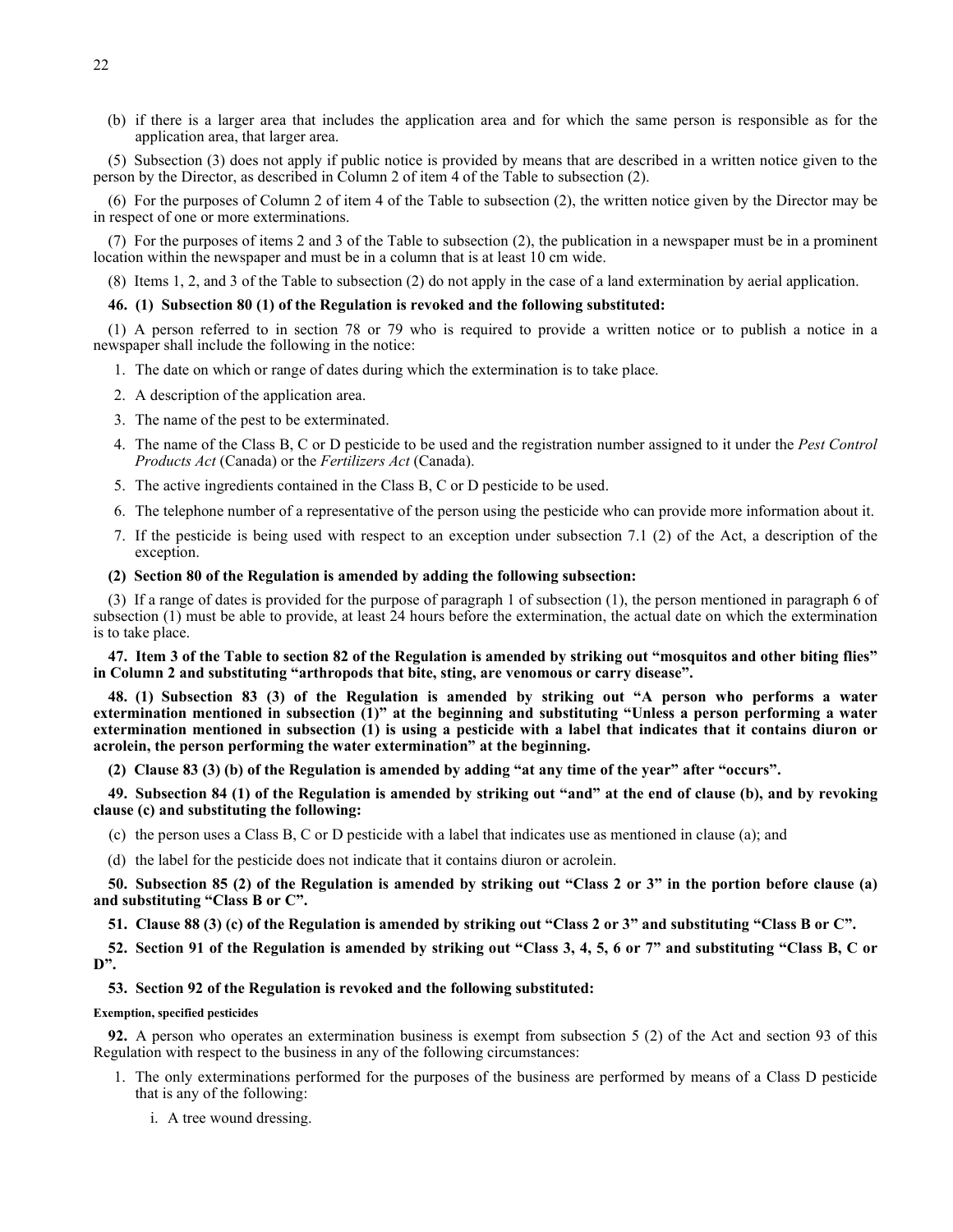- ii. A wood preservative.
- iii. An insecticide bait that is enclosed by the manufacturer in a plastic or metal container that has been made in a way that prevents or minimizes access to the bait by humans and pets.
- iv. An injection into trees, stumps or wooden poles.
- 2. The only exterminations performed for the purposes of the business are structural exterminations performed by means of a Class D pesticide with a label that indicates that it contains no active ingredient other than a soap or a mineral oil or silicon dioxide, also called diatomaceous earth.
- 3. The only exterminations performed for the purposes of the business are performed by means of a Class E pesticide by a person referred to in subsection 45.1 (1).

**54. (1) Subsection 93 (1) of the Regulation is amended by striking out "in a form approved by the Superintendent of Financial Services of the Province of Ontario".**

**(2) Subsection 93 (2) of the Regulation is amended by striking out "\$25,000" and substituting "\$1,000,000" and by striking out "\$50,000" at the end and substituting "\$1,000,000".**

- **(3) Subsection 93 (4) of the Regulation is amended by striking out "\$1,000,000" and substituting "\$2,000,000".**
- **(4) Subsection 93 (5) of the Regulation is amended by striking out "\$200,000" and substituting "\$1,000,000".**
- **(5) Clause 93 (6) (a) of the Regulation is amended by striking out "\$100,000" and substituting "\$2,000,000".**
- **(6) Clause 93 (6) (b) of the Regulation is amended by striking out "\$25,000" and substituting "\$2,000,000".**
- **(7) Subsection 93 (8) of the Regulation is revoked.**

**55. (1) Section 96 of the Regulation is revoked and the following substituted:**

### **Exemption, specified pesticides**

**96.** (1) A person is exempt from section 6 of the Act with respect to the sale, offer for sale or transfer of any of the following pesticides:

- 1. A Class D pesticide that,
	- i. is in a container that is less than or equal to one litre or one kilogram in size,
	- ii. has a label that does not indicate that any mixing or dilution is required in order to use the pesticide, and
	- iii. is not a controlled sales pesticide.
- 2. A pesticide that is to be transported out of Ontario.
- 3. A Class D pesticide that is a paint, stain, sealer or wood preservative, if no food is prepared, sold or stored at the sales outlet where the pesticide is sold or transferred.
- 4. A Class D pesticide that was classified as a Class 6 pesticide under this Regulation immediately before section 3 of Ontario Regulation 134/20 came into force.

(2) A licensed exterminator is exempt from the licence requirement in section 6 of the Act with respect to the transfer of pesticides if he or she transfers the pesticides to a licensed exterminator authorized to use the pesticides in an extermination.

**(2) Paragraph 4 of subsection 96 (1) of the Regulation, as remade by subsection (1), is revoked.**

**56. (1) Section 96.1 of the Regulation is amended by striking out "Class 12" wherever it appears and substituting "Class E" in each case.**

**(2) Paragraph 2 of subsection 96.1 (4) of the Regulation is amended by striking out "section 98" and substituting "section 98.3".**

**(3) Paragraph 1 of subsection 96.1 (8) of the Regulation is revoked and the following substituted:**

1. The name of the Class 12 pesticide.

**(4) Paragraph 1 of subsection 96.1 (8) of the Regulation, as remade by subsection (3), is amended by striking out "Class 12" and substituting "Class E".**

#### **(5) Subsection 96.1 (9) of the Regulation is revoked and the following substituted:**

(9) The direct-to-farm vendor shall keep the record required under subsection (8) for a period of at least two years after the record is prepared or the information and documents are collected by the vendor, or for such other period as the Director may require in writing.

## **57. Subsection 97 (1) of the Regulation is revoked and the following substituted:**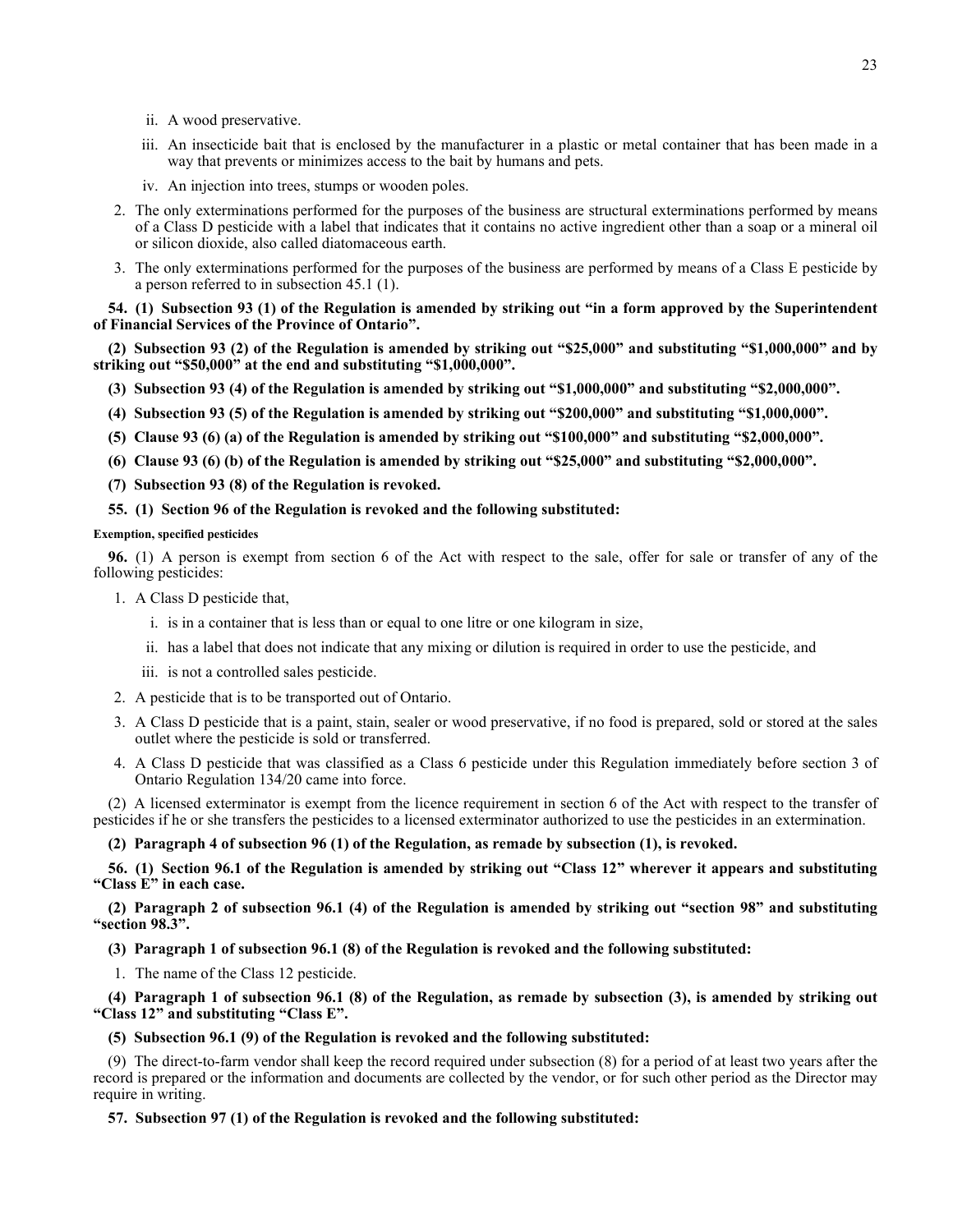# **Prescribed pesticides, s. 7.1 (4) of the Act**

(1) A pesticide is prescribed for the purposes of subsection 7.1 (4) of the Act if it meets one or more of the following criteria:

- 1. The pesticide is a Class B, C or D pesticide with a label that indicates that its only active ingredients are listed active ingredients.
- 2. The pesticide is a Class B or C pesticide, other than a pesticide mentioned in paragraph 1, with a label that indicates a use set out in subsection 7.1 (2) of the Act.
- 3. The pesticide is a Class D pesticide, other than a pesticide mentioned in paragraph 1, and its label indicates a use related to clause (a) of the definition of the promotion of public health or safety in section 16.
- 4. The pesticide is a Class D pesticide, other than a pesticide mentioned in paragraph 1, and its label,
	- i. indicates a use related to the destruction, prevention or control of plants that are poisonous to humans by touch,
	- ii. indicates that the only active ingredient it contains is glufosinate ammonium or glyphosate or both, and
	- iii. does not indicate that any mixing or dilution is required in order to use the pesticide.
- 5. The pesticide is a Class D pesticide, other than a pesticide mentioned in paragraph 1, that is not a herbicide or fungicide and its label indicates a use related to a structural extermination.
- 6. The pesticide is a Class D pesticide, other than a pesticide mentioned in paragraph 1, and its label indicates an indoor use or a use in water.
- **58. (1) Subparagraph 3 i of subsection 98 (2) of the Regulation is amended by striking out "and expiry date".**

**(2) Subparagraph 3 ii of subsection 98 (2) of the Regulation is amended by striking out "pest assessment report" and substituting "pest risk assessment report".**

**(3) Subsection 98 (2.1) of the Regulation is revoked.**

**(4) Section 98 of the Regulation, as amended by subsections (1), (2) and (3), is revoked and the following substituted:**

### **Sale and transfer, Class A**

**98.** Unless exempt from section 6 of the Act, no person shall sell or transfer a Class A pesticide except in accordance with the following rules:

- 1. The person must be a licensed vendor of the General class.
- 2. The sale or transfer must be to one of the following:
	- i. A licensed vendor of the General class, if the licensed vendor presents the licence.
	- ii. A manufacturer who presents a written confirmation issued by the Director confirming that the person is a manufacturer.
	- iii. A person who is exempt under section 10 of this Regulation from subsection 5 (1) of the Act with respect to the use of the pesticide, if the person presents a letter signed by the Director or a written approval mentioned in subsection 10 (2) of this Regulation confirming that the person is exempt.

#### **Sale and transfer, Class B or C**

**98.1** (1) Unless exempt from section 6 of the Act, no person shall sell or transfer a Class B or C pesticide except in accordance with the following rules:

- 1. Subject to subsection (2), the person must be a licensed vendor of the General class.
- 2. Subject to paragraph 3, the sale or transfer must be to one of the following:
	- i. A licensed vendor of the General class, if the licensed vendor presents the licence.
	- ii. A manufacturer who presents a written confirmation issued by the Director confirming that the person is a manufacturer.
	- iii. A person who is exempt under section 10 of this Regulation from subsection 5 (1) of the Act with respect to the use of the pesticide, if the person presents a letter signed by the Director or a written approval mentioned in subsection 10 (2) of this Regulation confirming that the person is exempt.
	- iv. A person who is exempt under paragraph 1 or 3 of section 14 of this Regulation from the Act and the regulations with respect to the use, storage, sale, offer for sale, transfer or transportation of a pesticide in carrying out their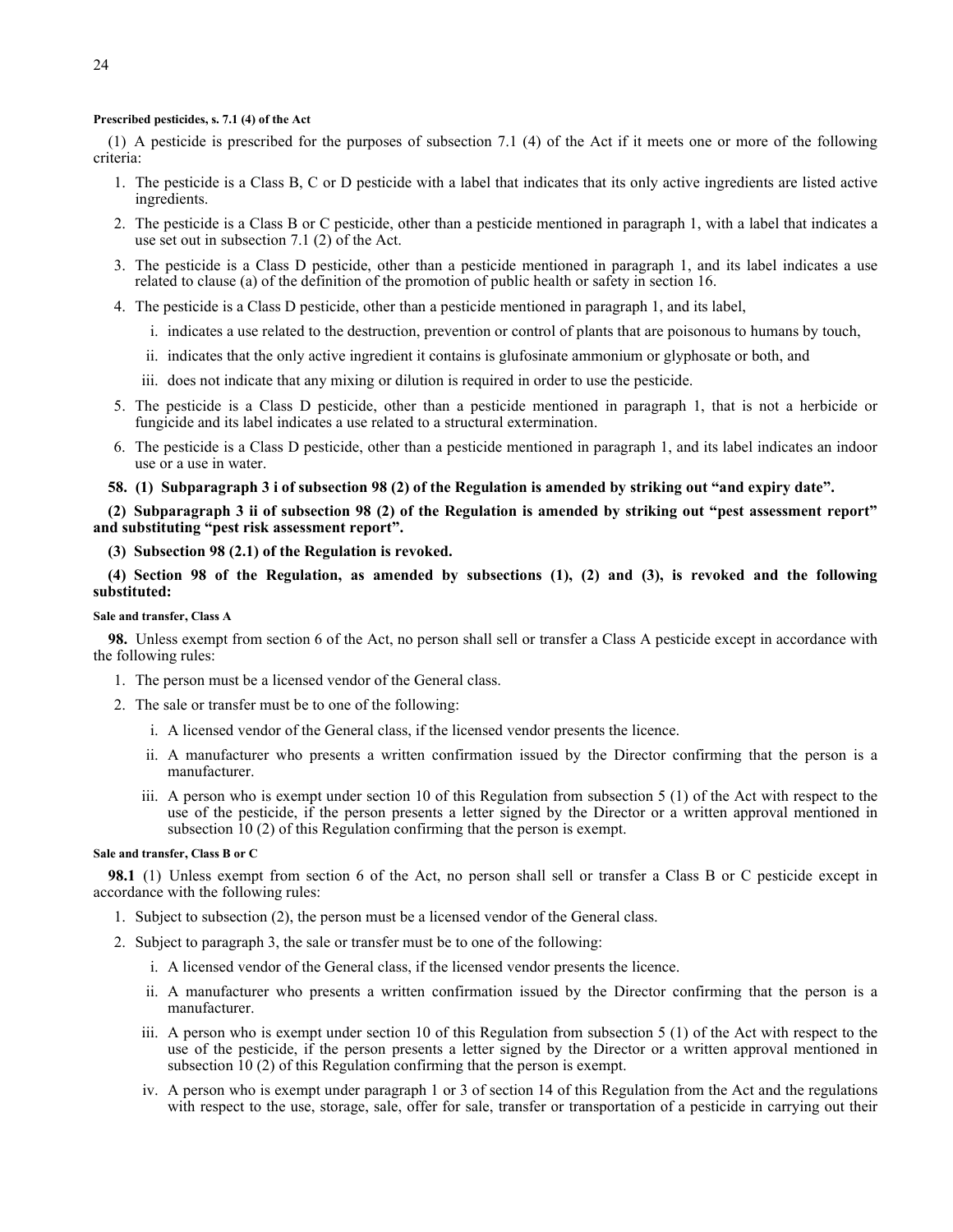professional duties, if the person provides the membership number assigned to the person by a College mentioned in section 14.

- v. A person who is exempt under paragraph 2 of section 14 of this Regulation from the Act and the regulations with respect to the use, storage, sale, offer for sale, transfer or transportation of a pesticide in carrying out their professional duties, if the person provides a letter of employment indicating that they are a medical officer of health or a member of the staff of a board of health under the *Health Protection and Promotion Act*.
- vi. A farmer who is exempt under section 42 from subsection 5 (1) of the Act with respect to the performance of an extermination by means of the pesticide, if the farmer provides one of the following:
	- A. The registration number assigned to the person under the *Farm Registration and Farm Organizations Funding Act, 1993*, if the person has been assigned a registration number.
	- B. A document approved by the Director confirming that the person is a farmer.
- vii. A farmer who holds a certificate mentioned in clause 43 (1) (c) and presents the certificate, if section 43 authorizes the use of the pesticide and its label indicates that it does not contain picloram, acrolein or diuron.
- viii. An inspector who is exempt under subsection 55 (1) of this Regulation from subsection 5 (1) of the Act, if the inspector presents proof of appointment as an inspector under the *Bees Act* and the pesticide is not a Class B pesticide that is a fumigant gas.
- ix. A person who is exempt under subsection 55 (2) of this Regulation from subsection 5 (1) of the Act if the person presents certification of registration issued by the Provincial Apiarist under the *Bees Act* and the pesticide is not a fumigant gas.
- x. A person who is exempt under subsections 83 (2) of this Regulation from subsection 5 (1) of the Act with respect to the performance of an extermination by means of the pesticide, if the following conditions are met:
	- A. The person is also exempt under subsection 83 (3) of this Regulation from subsection 7 (2) of the Act.
	- B. The person presents a letter signed by the Director confirming that the person is exempt from subsections 5 (1) and 7 (2) of the Act.
- xi. A licensed exterminator, if the licence authorizes the use of the pesticide and its label indicates that it does not contain picloram and the licensed exterminator presents the licence.
- xii. The holder of a permit issued under section 7 of the Act, if the permit authorizes the use of the pesticide and the holder presents the permit.
- 3. If the pesticide being sold or transferred is a Class B pesticide with a label that indicates use to repel any animal and that its only active ingredient is capsaicin or capsaicin and related capsaicinoids, the pesticide may be sold or transferred to any person.
- (2) A licensed vendor of the Limited class may sell or transfer a pesticide described in paragraph 3 of subsection (1).

### **Sale and transfer, Class D**

**98.2** Unless exempt from section 6 of the Act, no person shall sell or transfer a Class D pesticide unless the person is a licensed vendor of the General or Limited class.

## **Sale and transfer, Class E**

**98.3** (1) Unless exempt from section 6 of the Act, no person shall sell or transfer a Class E pesticide except in accordance with the following rules:

- 1. The person must be a licensed vendor of the Treated Seed class.
- 2. The sale or transfer must be to one of the following:
	- i. A licensed vendor of the Treated Seed class, if the licensed vendor presents the licence.
	- ii. A person who is exempt under section 10 of this Regulation from subsection 5 (1) of the Act with respect to the use of the pesticide, if the person presents a letter signed by the Director confirming that the person is exempt.
	- iii. Subject to subsection (2), a person who is exempt under clause 45.1 (1) (a) of this Regulation from subsection 5 (1) of the Act with respect to the performance of an extermination by means of a Class E pesticide.
	- iv. A person who is exempt under section 96.1 from section 6 of the Act.

(2) The sale or transfer may be made to a person mentioned in subparagraph 2 iii of subsection (1) only if the following conditions are met:

1. The person provides the number of the document issued by the body that provided the course described in subsection 45.1 (6), confirming the person's successful completion of the course.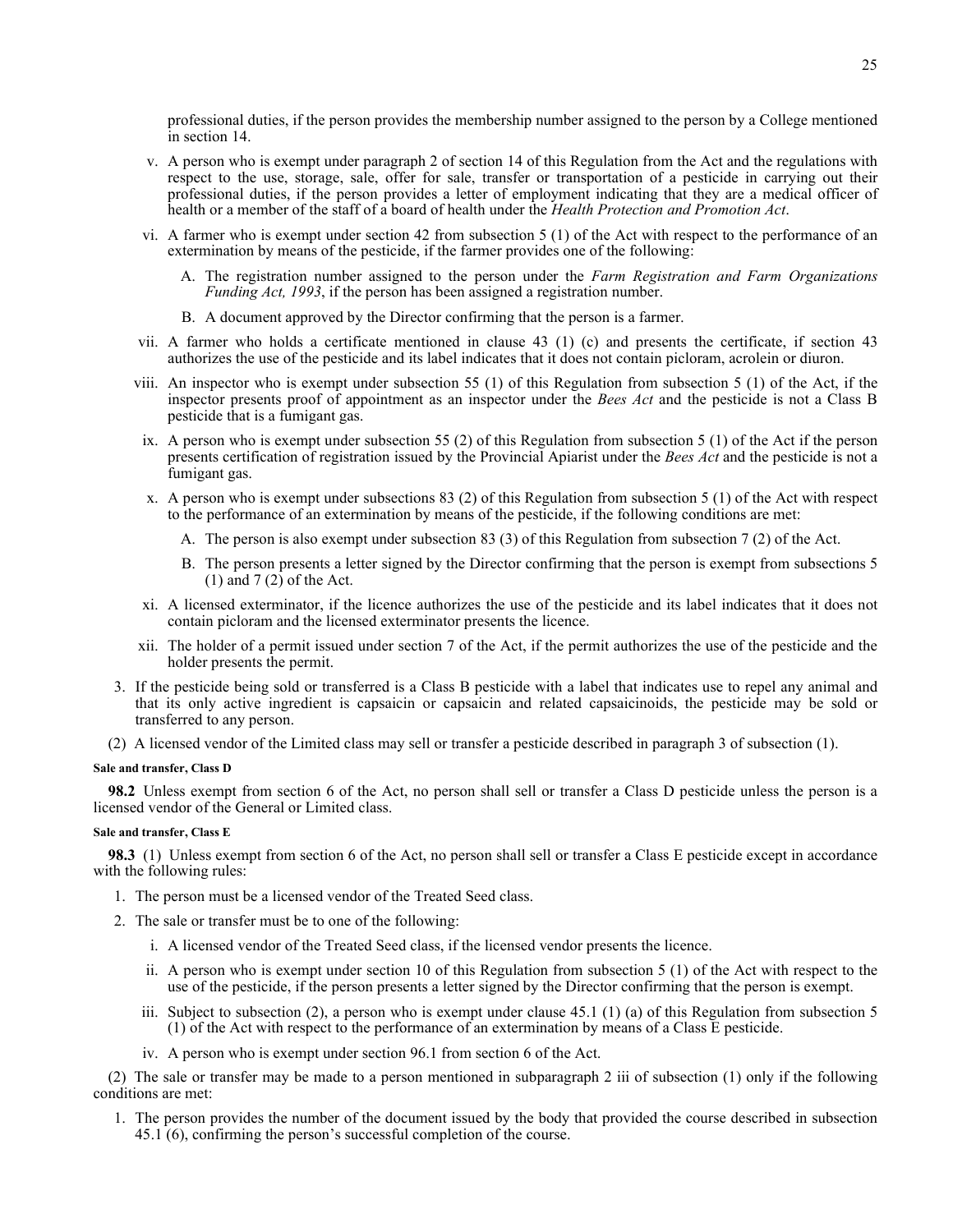- 2. The person provides a copy of a pest risk assessment report that is related to each farm property in respect of which the Class E pesticide is to be used.
- 3. The person provides a written declaration, in a form approved by the Director, that the person has considered integrated pest management principles prior to the sale or transfer.
- **59. Subparagraph 2 vi of subsection 98.1 (1) of the Regulation, as made by subsection 58 (4), is revoked.**
- **60. (1) Clause 100.1 (4) (a) of the Regulation is amended by striking out "and expiry date".**
- **(2) Subsection 100.1 (4) of the Regulation, as amended by subsection (1), is revoked and the following substituted:**
- (4) A treated seed sales representative shall not facilitate the sale or transfer of a Class E pesticide unless,
- (a) if the purchaser is a person who is required to hold a vendor's licence of the Treated Seed class, the treated seed sales representative has collected the number of the licence; or
- (b) if the purchaser is a person mentioned in subparagraph 2 iii of subsection 98.3 (1), the treated seed sales representative has collected the information and documents required to be provided by the purchaser under subsection 98.3 (2).

## **61. Subsection 100.1 (5) of the Regulation is amended by striking out "and shall keep the information and documents for a period of at least two years after the information and documents are collected or for such other period as the Director may require in writing" at the end.**

## **62. Section 101 of the Regulation is revoked and the following substituted:**

#### **Sale and transfer of controlled sales pesticides**

**101.** An outlet representative mentioned in subsection 99 (1) or a licensed vendor of the Limited class who sells or transfers a controlled sales pesticide shall ensure that information in a form approved by the Director regarding the sale and use of the pesticide is given to a purchaser or transferee of the pesticide.

**63. Sections 101.01 and 101.1 of the Regulation are revoked.**

**64. (1) Subsection 102 (1) of the Regulation is amended by striking out "Class 1, 2, 3 or 12 pesticide" in the portion before clause (a) and substituting "Class A, B, C or E pesticide".**

**(2) Subclause 102 (1) (a) (ii) of the Regulation is amended by striking out "Class 1, 2 or 3" and substituting "Class A, B or C" and by striking out "or the** *Fertilizers Act* **(Canada)" at the end.**

- **(3) Subclause 102 (1) (a) (iii) of the Regulation is revoked and the following substituted:**
	- (iii) if the pesticide is a Class 12 pesticide, the number of the document issued by the body that provided the course described in subsection 45.1 (6), confirming the person's successful completion of the course.

## **(4) Subclause 102 (1) (a) (iii) of the Regulation, as remade by subsection (3), is amended by striking out "Class 12" and substituting "Class E".**

# **(5) Clause 102 (1) (d) of the Regulation is amended by adding "if applicable" after "expiry date".**

- **(6) Subclause 102 (1) (e) (i) of the Regulation is revoked and the following substituted:**
	- (i) the number and expiry date of the certificate mentioned in clause  $(43)(1)(c)$  that was issued to the farmer, and
- **(7) Subsection 102 (1.1) of the Regulation is revoked.**

**(8) Paragraph 1 of subsection 102 (2) of the Regulation is amended by striking out "Class 1, 2, 3 or 4" and substituting "Class A, B or C".**

## **(9) Paragraph 2 of subsection 102 (2) of the Regulation is revoked and the following substituted:**

2. If any sale or transfer of a Class A, B or C pesticide is carried out by the person to a purchaser or transferee mentioned in section 98 or 98.1, the information and copies of the documents required to be presented or provided under the applicable section.

## **(10) Subsections 102 (3), (4) and (5) of the Regulation are revoked and the following substituted:**

(3) A person who is required to hold a vendor's licence shall keep a record mentioned in subsection (1) that pertains to a Class 12 pesticide for,

- (a) a period of at least four years after the record is prepared by the vendor or received by the vendor, as the case may be; or
- (b) such other period as the Director may, in writing, require.

(4) A person who is required to hold a vendor's licence of the Treated Seed class shall provide each purchaser of corn seed or soybean seed with a record that clearly identifies which seed is a Class 12 pesticide.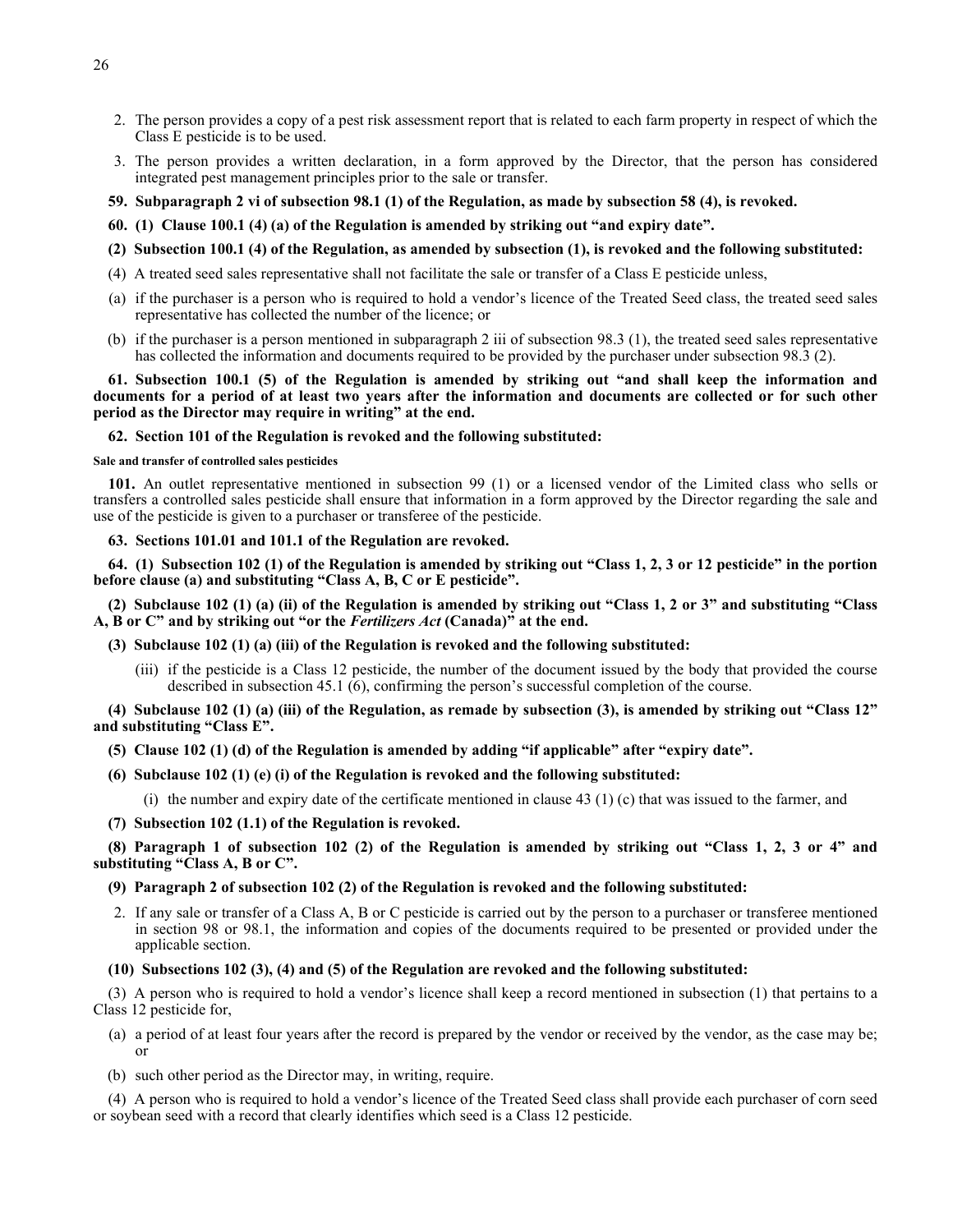**(11) Subsection 102 (3) of the Regulation, as remade by subsection (10), is amended by striking out "Class 12" and substituting "Class E".**

**(12) Subsection 102 (4) of the Regulation, as remade by subsection (10), is amended by striking out "Class 12" and substituting "Class E".**

**(13) Subsection 102 (6) of the Regulation is amended by striking out "subsection (2), (3), (4) or (5)" in the portion before clause (a) and substituting "subsection (2) or (3)".**

**65. (1) Paragraph 3 of subsection 102.1 (1) of the Regulation is amended by striking out "and expiry date".**

**(2) Paragraph 3 of subsection 102.1 (1) of the Regulation is amended by striking out "Class 12" and substituting "Class E".**

**(3) Paragraphs 4, 5, 7 and 8 of subsection 102.1 (1) of the Regulation are revoked.**

**(4) Paragraph 9 of subsection 102.1 (1) of the Regulation is amended by striking out "Class 12" in the portion before subparagraph i and substituting "Class E".**

**(5) Paragraphs 10 and 11 of subsection 102.1 (1) of the Regulation are revoked.**

**66. Section 102.2 of the Regulation is revoked.**

### **67. Section 103 of the Regulation is revoked and the following substituted:**

**Display**

**103.** A person who displays a pesticide shall ensure the following:

- 1. That a Class A, B or C pesticide or a controlled sales pesticide is displayed in a manner that prevents any person other than the licensed vendor or the licensed vendor's employees from having ready access to the pesticide.
- 2. That none of the following pesticides is displayed in a manner that would subject human or animal food, beverages or personal use items to pesticide contamination:
	- i. A Class A, B or C pesticide.
	- ii. A Class D pesticide that is not mentioned in subsection 96 (1).

**68. Subclause 104 (2) (b) (ii) of the Regulation is amended by striking out "Class 12" and substituting "Class E".**

**69. (1) Subsection 105 (1) of the Regulation is amended by striking out "Class 1, 2, 3 or 4" and substituting "Class A, B or C".**

**(2) Subsection 105 (7) of the Regulation is amended by striking out "Class 1, 2, 3 or 4" in the portion before clause (a) and substituting "Class A, B or C".**

**70. (1) Section 106 of the Regulation is amended by striking out "Class 1, 2, 3 or 4" in the portion before clause (a) and substituting "Class A, B or C".**

**(2) Clause 106 (a) of the Regulation is amended by striking out "or the** *Fertilizers Act* **(Canada)" in the portion before subclause (i).**

**(3) Subclause 106 (b) (ii) of the Regulation is amended by striking out "or the** *Fertilizers Act* **(Canada)" at the end.**

**71. (1) Subsection 108 (1) of the Regulation is amended by striking out "Class 1, 2, 3, 4, 5, 6, 7 or 8" and substituting "Class A, B, C or D".**

**(2) Subsection 108 (2) of the Regulation is amended by striking out "Class 1, 2, 3, 4, 5, 6, 7 or 8" and substituting "Class A, B, C or D".**

**(3) Subsection 108 (3) of the Regulation is revoked and the following substituted:**

(3) Subsection (2) does not apply to a person who is transporting any of the following pesticides for personal use in or around a home:

- 1. A Class D pesticide.
- 2. A Class B pesticide with a label that indicates use to repel any animal and that its only active ingredient is capsaicin or capsaicin and related capsaicinoids.

**72. (1) Subsection 109 (1) of the Regulation is amended by striking out "Class 1, 2, 3, 4, 5, 6, 7 or 8 pesticide" in the portion before paragraph 1 and substituting "Class A, B, C pesticide or a Class D pesticide that is not mentioned in subsection 96 (1)".**

**(2) Subsection 109 (2) of the Regulation is revoked and the following substituted:**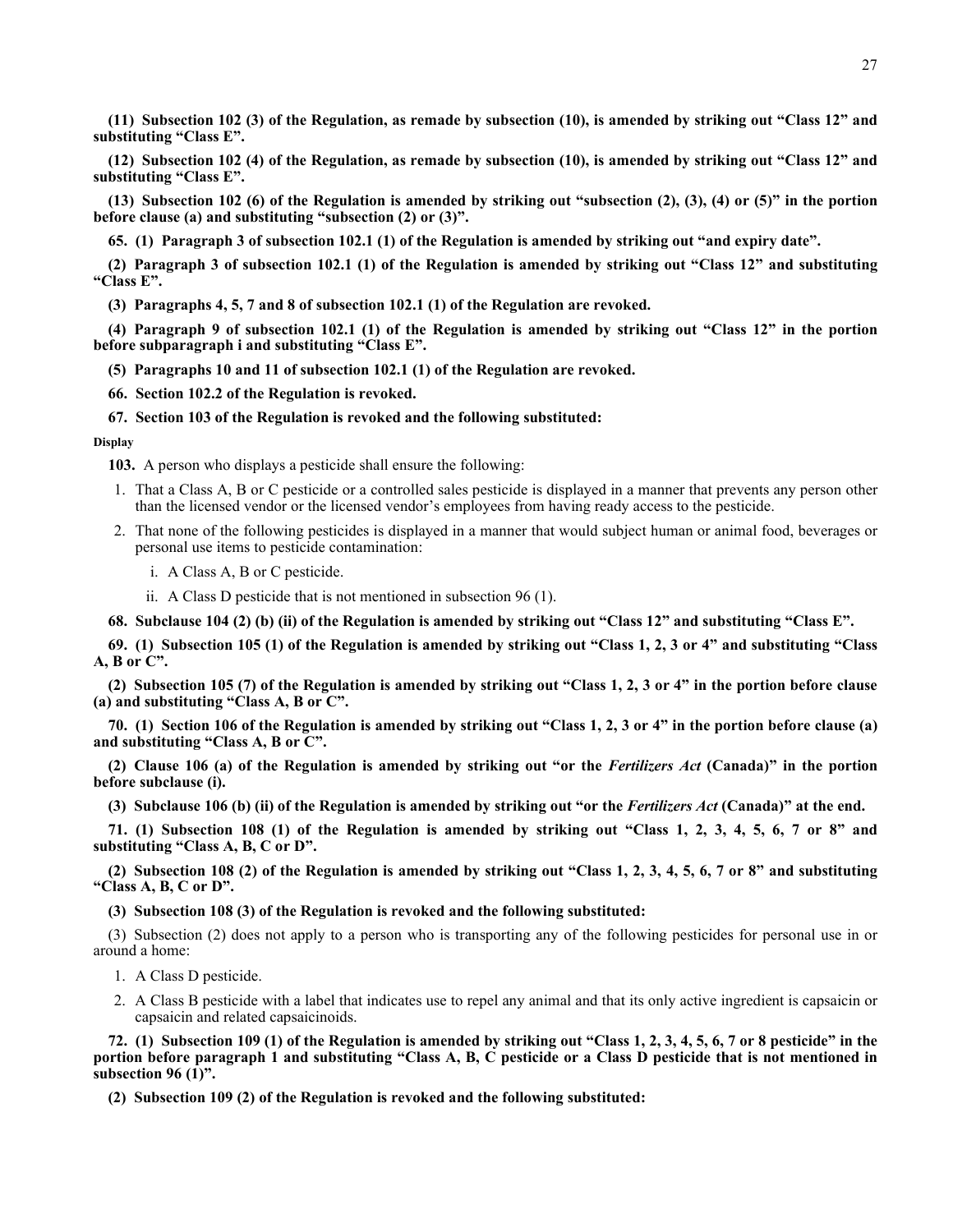(2) Subsection (1) does not apply with respect to storage by a person of any of the following pesticides on property occupied by the person for personal use of the pesticide in or around a home:

- 1. A Class D pesticide.
- 2. A Class B pesticide with a label that indicates use to repel any animal and that its only active ingredient is capsaicin or capsaicin and related capsaicinoids.

## **73. The Regulation is amended by adding the following section:**

### **Personal use**

**109.1** For greater certainty, a reference to "personal use" in sections 108 and 109 does not include the use of a pesticide as part of a person's employment or occupation.

# **74. (1) Subsection 110 (1) of the Regulation is amended by striking out "Class 1, 2 or 3" in the portion before clause (a) and substituting "Class A, B or C".**

## **(2) Clause 110 (1) (e) of the Regulation is revoked and the following substituted:**

(e) the pesticide is stored in an area that is used primarily for the storage of pesticides if the pesticide is a Class B pesticide or is a Class C pesticide that is a fumigant.

### **(3) Section 110 of the Regulation is amended by adding the following subsection:**

(1.1) Subsection (1) does not apply with respect to storage by a person of a Class B pesticide with a label that indicates a use to repel any animal and that its only active ingredient is capsaicin or capsaicin and related capsaicinoids.

#### **75. Section 111 of the Regulation is revoked and the following substituted:**

#### **Exemption, specified pesticides**

**111.** Subsection 108 (2) and paragraphs 3 and 4 of subsection 109 (1) do not apply in respect of the storage of any of the following:

- 1. A Class D pesticide that is,
	- i. a tree wound dressing,
	- ii. a wood preservative,
	- iii. an insecticide bait that is enclosed by the manufacturer in a plastic or metal container that has been made in a way that prevents or minimizes access to the bait by humans and pets, or
	- iv. an injection into trees, stumps or wooden poles.
- 2. A Class D pesticide with a label that indicates that it contains no active ingredient other than a soap or a mineral oil or silicon dioxide, also called diatomaceous earth.

# **76. (1) Paragraphs 1 to 4 of subsection 112 (1) of the Regulation are revoked and the following substituted:**

- 1. A person who stores a Class A pesticide.
- 2. A person required to hold a vendor's licence who stores a Class B, C or D pesticide.
- 3. A person required to hold an operator's licence who stores a Class B, C or D pesticide.
- 4. A manufacturer who stores a Class B, C or D pesticide.

#### **(2) Subsection 112 (3) of the Regulation is revoked and the following substituted:**

(3) If the person referred to in subsection (1) commonly stores pesticides in a vehicle overnight, the person shall give a written notice in accordance with subsection (2) to the fire department responsible for the area in which the vehicle is normally parked at night.

**77. (1) Subsection 113 (1) of the Regulation is amended by striking out "shall, as soon as practicable, notify the Director" in the portion before clause (a) and substituting "shall immediately notify the Ministry's Spills Action Centre".**

**(2) Subsection 113 (2) of the Regulation is revoked.**

**78. Section 115 of the Regulation is amended by striking out "Class 1, 2, 3 or 4" in the portion before paragraph 1 and substituting "Class A, B or C".**

**79. Schedules 1, 2 and 3 to the Regulation are revoked.**

### **Commencement**

**80. (1) Subject to subsections (2) and (3), this Regulation comes into force on the day it is filed.**